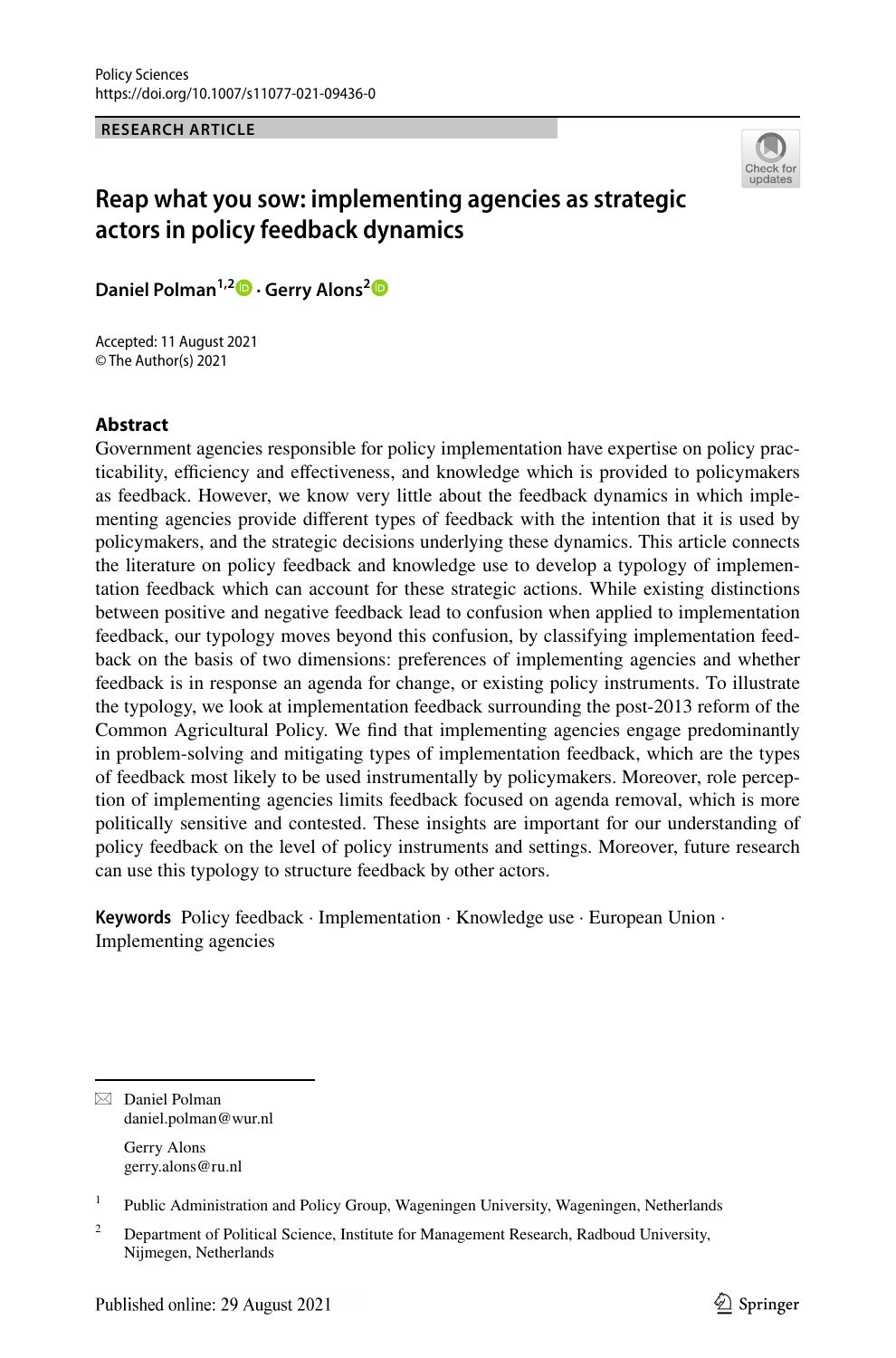# **Introduction**

Feedback from past policies has been highlighted as an important factor in explaining policy developments, often in relation to US policymaking, but also increasingly in studies on European policies (e.g., Bulmer, [2009](#page-23-0); Skogstad, [2017\)](#page-24-0). Policy feedback, where "a policy produces an efect that feeds back to policy and afects it in some way or another" (Daugbjerg & Kay, [2020:](#page-23-1) 255), has in recent years regained interest in academic debates, and important advancements have been made with regard to disaggregating the dependent variable, to improve our understanding of outcomes of policy feedback (e.g., Béland & Schlager, [2019;](#page-23-2) Daugbjerg & Kay, [2020;](#page-23-1) Moore & Jordan, [2020\)](#page-24-1). In this regard, existing literature rightfully highlights that it is important to understand how policymakers interpret and use feedback as a resource in the policy process (Moore & Jordan, [2020:](#page-24-1) 303; Dagan  $\&$  Teles, [2015\)](#page-23-3), while largely overlooking the role of actors providing the feedback. This article, instead, focuses on the latter, where we argue that in order to understand the diferent dynamics driving policy feedback, we need to look at the agency of feedback providers.

In developing our understanding of the supply side of policy feedback, we will look at a specifc type of actors providing policy feedback: implementing agencies. Before existing policies can afect future policy developments, they have to be put into practice (Moyni-han & Soss, [2014](#page-24-2)). This implementation of policies entails a set of administrative practices performed by specifc actors, often bureaucratic organizations, which we shall refer to as implementing agencies, whose experiences can provide policymakers with valuable input on implementation problems and how they can be solved (Haverland  $&$  Liefferink, [2012\)](#page-24-3). In this respect, policy feedback from implementing agencies can be regarded a type of knowledge to be used by policymakers.

Nevertheless, the question of implementation feedback, i.e., how the practical expertise from implementing agencies serves as input for subsequent policymaking, has not been a central concern in studies on policy feedback, let alone within European studies. This is unfortunate, as bureaucratic expertise is regarded a valuable source for shaping govern-ment interventions and changes to policy instruments and settings (Workman, [2015](#page-25-0): 152; Hall, [1993](#page-24-4)), especially in policy areas in which implementing agencies operate at distance from those responsible for formulating and designing policies and instruments, as in the case of the European Union (EU). The Common Agricultural Policy (CAP) is a case in point where feedback based on practical policy experiences has consequences for how policy instruments are put into practice (e.g., with regard to criteria for receiving "greening" payments). Moreover, looking at implementation feedback allows us to study the agency of actors providing feedback. Therefore, this paper answers the following question: How can we explain what types of feedback are provided by (domestic) implementing agencies to (EU) policymakers?

Current insights on policy feedback show that both positive, or self-reinforcing, and negative, or self-undermining feedback can occur simultaneously within the same policy program, in relation to diferent instruments, on diferent levels, and with the involvement of diferent sets of actors (Béland et al., [2019;](#page-23-4) Moore & Jordan, [2020\)](#page-24-1). With respect to feedback of implementing agencies, we argue that involvement of diferent sets of actors is not a prerequisite for diferent types of feedback to occur, but that one set of actors can provide diferent types of feedback. Policy programs are complex and often consist of multiple policy instruments and settings. On the one hand, it makes sense to assume that implementing agencies will prefer stability for some instruments in because of potential administrative and organizational costs involved in changing their practices (Béland, [2009;](#page-23-5) Moynihan & Soss, [2014:](#page-24-2) 321). On the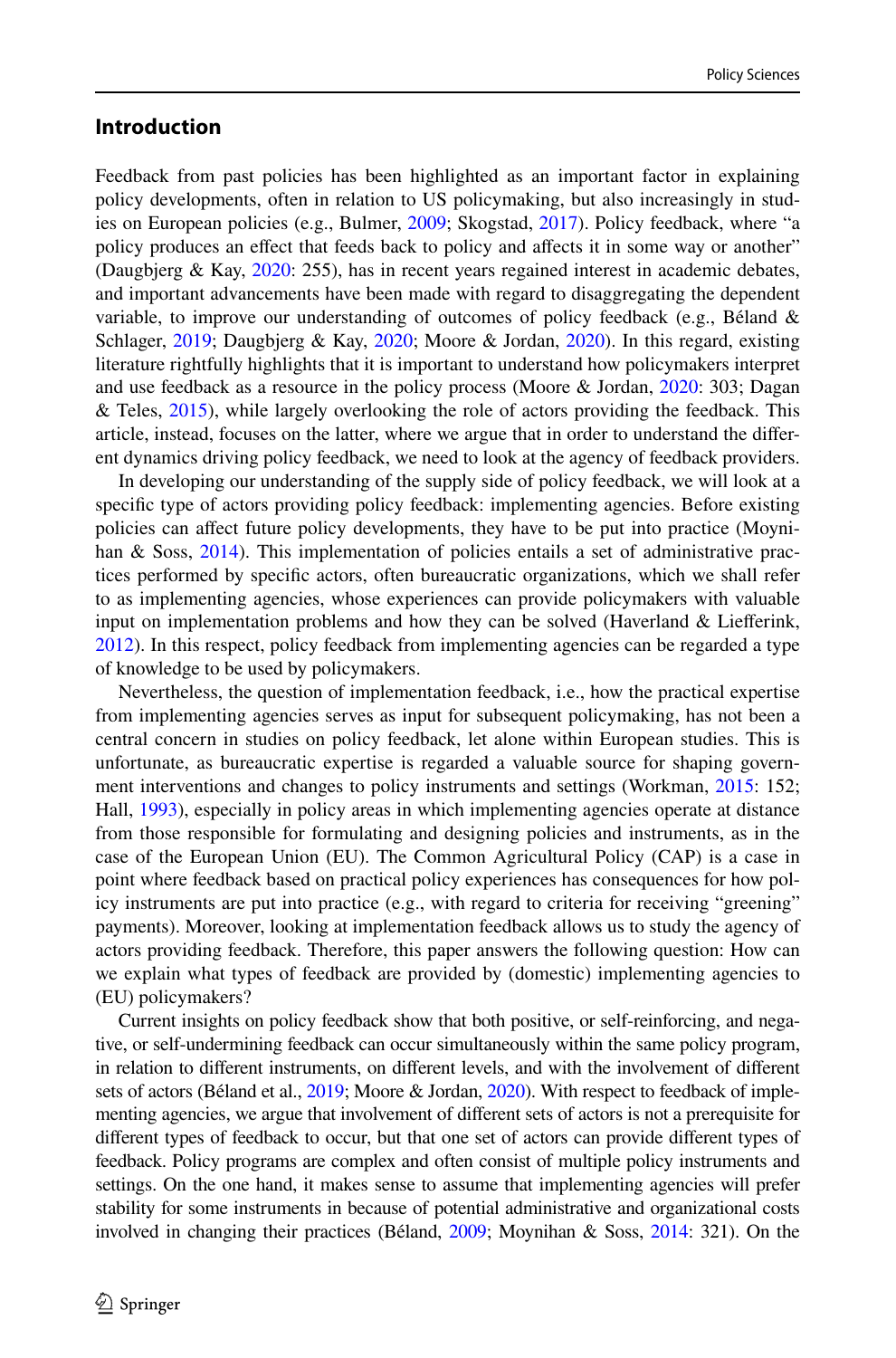other hand, there may be instrument to which they wish to see changes, depending on issues that arise during implementation (Sager et al., [2014](#page-24-5); Polman [2018\)](#page-24-6). In order to understand the diferent feedback dynamics resulting from these preferences, it is not enough to simply look at the policy efects that shape actor preferences for policy change or continuity, but whether feedback is provided in response to a specifc policy agenda, and the extent to which actors expect their feedback to be used by policymakers. This will require an understanding of policy feedback that goes beyond the limited distinction between positive and negative feedbacks (cf. Daugbjerg & Kay, [2020\)](#page-23-1).

Moreover, we currently do not know much about the conditions under which diferent types of feedback are provided. Looking specifcally at implementation feedback as a form of expert knowledge that can be used by policymakers, we expect implementing agencies to behave strategically and predominantly focus on providing types of feedback that are most likely to be used by policymakers. In this regard, we integrate existing insights on knowledge use to develop expectations on when diferent types of feedback are provided. The knowledge use literature is especially suited to this end, as it bridges knowledge creation and knowledge use (Weiss, [1979\)](#page-25-1). In addition, insights from existing feedback literature have pointed out that diferent types of feedback have to compete with other, sometimes also exogenous, political interests (Béland et al., [2019](#page-23-4)). Therefore, when theorizing about the conditions under which diferent types of feedback occur, we will also discuss other factors that potentially afect feedback use by policymakers.

The contributions of this paper are conceptual, theoretical, and empirical. Conceptually, we build upon literature of policy feedback in order to present a novel typology of implementation feedback that accounts for dynamic policy preferences of implementing agencies and the policymakers' policy agenda. Theoretically, we introduce expectations about knowledge use to policy feedback studies to develop the argument that some types of policy feedback are more likely to be pursued by implementing agencies. Empirically, this study improves our knowledge about the role of implementation feedback in the EU policy process, which is also valuable from a practical perspective because taking implementation experiences in consideration is expected to have a direct effect on the practicability of policy instruments (Elmore, [1979:](#page-23-6) 601).

A study of the CAP will be used to illustrate our typology. The CAP is a European policy domain in which policy changes take place on a regular basis and in which processes of path dependency and policy feedback are frequently used to explain the outcome of policy reforms (e.g., Daugbjerg, [2003,](#page-23-7) [2009;](#page-23-8) Garzon, [2006](#page-24-7); Kay, [2003](#page-24-8); Kuhmonen, [2018](#page-24-9)). In the CAP, implementing agencies are also known to have direct access channels to the European Commission (Polman [2018,](#page-24-6) [2020](#page-24-10)). This makes the CAP an appropriate case to illustrate different types of implementation feedback.

In the upcoming section, we elaborate on our approach to understanding feedback from implementing agencies which results in a novel typology. Subsequently, we explain why the CAP provides a good case to exemplify implementation feedback. After the empirical illustration of the types of implementation feedback in practice, we refect upon the theoretical implications of these fndings in a discussion and conclude with a brief recap and outlook for future research on implementation feedback and its practical relevance.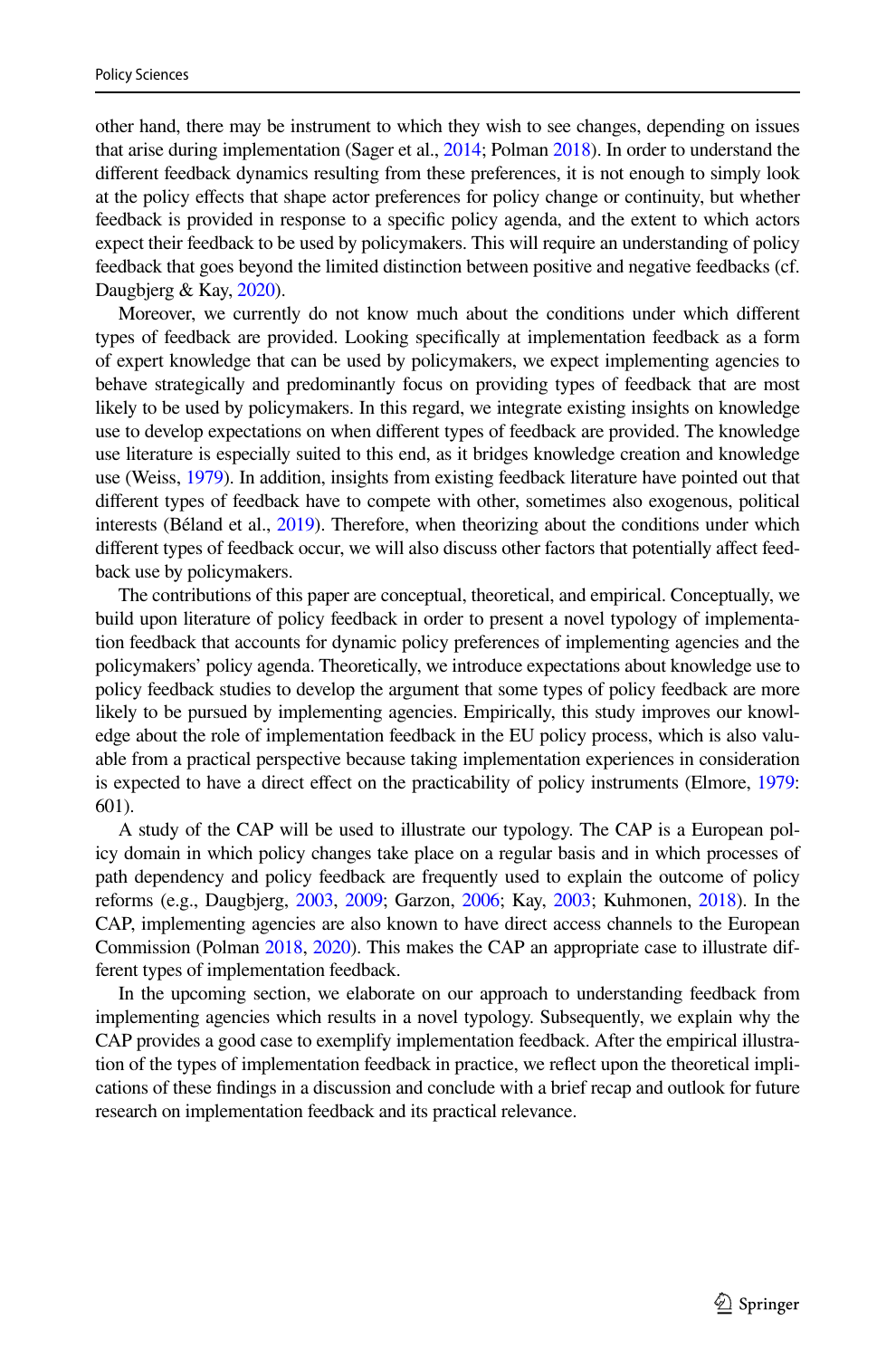

<span id="page-3-0"></span>**Fig. 1** The policy feedback process and the role of agency

### **Understanding implementation feedback**

Domestic implementing agencies are involved in the practical implementation (application and enforcement stages) of EU policies at the member state level, which leads to experiences and knowledge about the implementation eforts and impact of the policy on the ground. When we talk about implementation feedback, we refer to the information shared with policymakers by implementing agencies on the basis of their practical experiences with the administration of EU policies, with the purpose of afecting new rounds of policymaking. As implementation feedback relies on bureaucratic expertise, it is expected to concern mainly noncontroversial and technical policy issues related to policy instruments and their settings similar to other forms of bureaucratic expertise (e.g., Hall, [1993;](#page-24-4) Peterson, [1995\)](#page-24-11). The specifc expertise of implementing agencies contains important knowledge that is not readily available for the Commission otherwise, which puts implementing agencies in a position of power (Weber, [1978:](#page-25-2) 225). This is especially the case in the EU, since the European Commission has to rely on external actors for information on the implementation of its policies (Metz, [2015\)](#page-24-12).

Similarly to existing policies' efects on resource distribution and interpretative lenses (Pierson, [1993](#page-24-13)), this expert knowledge and implementing agency preferences are the result of experiences with existing policies. These feed-forward efects become feedbacks when they re-enter the policymaking process in order to afect subsequent policy decisions (Daugbjerg & Kay, [2020](#page-23-1): 257). Tying these two aspects of the feedback process together requires agency from the actors providing the feedback (Fig. [1](#page-3-0)).

Implementing agencies are strategic actors with agency and policy preferences that they try to realize (e.g., Beyers et al., [2015;](#page-23-9) Sager et al., [2014\)](#page-24-5). For implementation feedback, this means that we expect implementing agencies to focus predominantly on providing feedback that is most likely to be used by policymakers. As a frst step, we propose a typology for capturing implementation feedback which overcomes some of the unclarities when applying the concepts of positive and negative feedback to the level of policy instruments and settings. Second, we theorize about the conditions under which we expect to see diferent types of feedback, based on assumptions about the likeliness that feedback is used by policymakers.

#### **Building an implementation feedback typology**

Policy feedback scholars regularly make a distinction between positive and negative (e.g., Moore & Jordan, [2020\)](#page-24-1), or self-reinforcing and self-undermining feedback (e.g., Skogstad,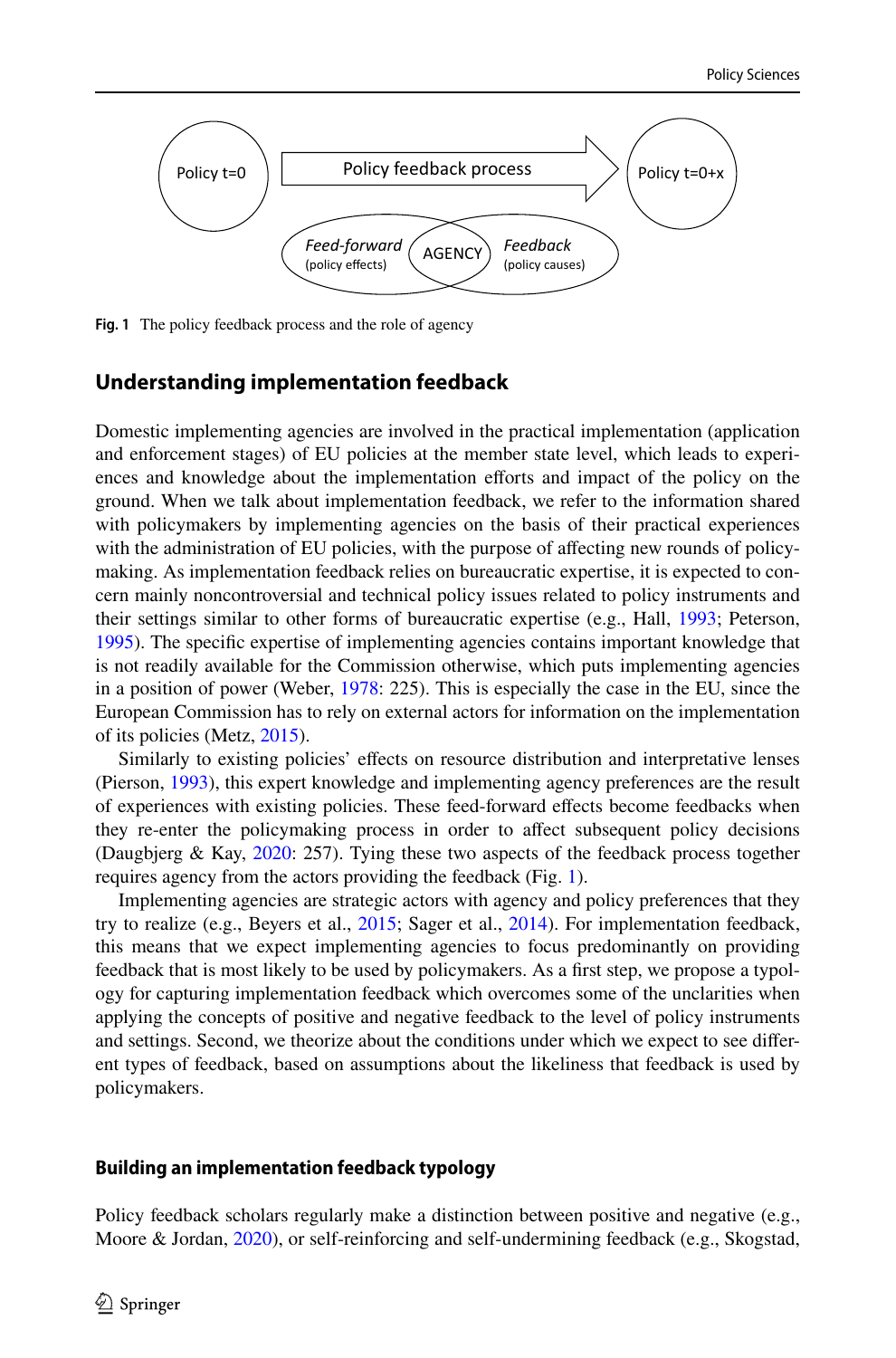[2017\)](#page-24-0). The general conception is that positive feedback may lead to self-reinforcing dynamics and policy continuance or even expansion, while negative feedback is assumed to be self-undermining and trigger disruptive policy changes. The use of the concepts of positive and negative feedbacks, and self-reinforcing and self-undermining feedback, however, can be confusing. First, scholars of the punctuated equilibrium theory use positive and negative feedback the other way around. Negative feedback is related to policy stability, similar to the idea of a thermostat, where positive feedback may trigger so-called punctuations which disturb the equilibrium (e.g., True et al., [2007](#page-25-3)). In related fashion, Daugbjerg and Kay [\(2020](#page-23-1)) rightfully point out that negative policy feedback triggering changes on the level of policy instruments can be necessary in order to create a self-reinforcing efect at the level of policy goals, while too much positive feedback on the instrument level may lead to a drift at the level of policy goals. Therefore, this terminology can lead to confusion when applying it specifcally to feedback regarding policy instruments and settings, the level at which we expect the feedback of implementing agencies to take place.

Second, there are numerous actors and interests in play in the policy process, and policy feedback is only one of the factors afecting the policy agenda (e.g., Béland et al., [2019](#page-23-4)). Using only distinctions between positive/negative and self-reinforcing/undermining does not capture how this feedback relates to the larger policy agenda which addresses changes which are not directly related to the policy experiences and subsequent preferences of implementing agencies. When talking about implementation feedback, we need to account for how this feedback relates to the policy agenda. Positive and negative feedbacks do not quite grasp these dynamics when the policy agenda contains major changes, but actors provide feedback that attempts to reduce the adverse efects of these changes without rejecting them altogether.

In order to deal with these issues, we propose to look at policy feedback along two dimensions: frst, the policy preferences of the actors providing feedback, and second, the policy agenda in which policymakers balance between all relevant interests in the policy domain.

The frst dimension captures the policy preferences of implementing agencies. There are two directions for actor preferences based on existing policies: stability and change. First, actors may prefer stability of policy instruments and settings. Following policy feedback literature rooted in historical institutionalism, actors involved in the implementation of policies are expected to prefer stability because of the potential administrative and organizational costs involved in changing their way of doing things (e.g., Béland, [2009](#page-23-5); Moynihan & Soss, [2014:](#page-24-2) 321). This reluctance toward change is expected to serve as a motivation for implementing agencies to mobilize in favor of maintaining existing policy instruments and thus provide policy feedback accordingly (Pierson, [1993\)](#page-24-13).

Second, and alternatively, actors may prefer to see policy adjustments. In practice, policy implementation is often a "trial-and-error" process (Lindblom, [1979\)](#page-24-14), and the experiences from this process are expected to reveal policy problems that need to be addressed. Implementation experiences can point out inefficiency and ineffectiveness of existing policy instruments as well as high or unnecessary administrative and organizational costs. When implementation experiences highlight such concerns, implementing agencies are expected to use their experiences to provide feedback with the purpose of mitigating these issues (Baumgartner & Jones, [2005;](#page-23-10) True et al., [2007\)](#page-25-3). Therefore, we assume that when the status quo contains issues that frustrate implementing agencies, such as inefective and inefficient instruments, they will attempt to raise awareness on how to improve the practicability or efficiency of a policy by advocating adjustments to these instruments and settings.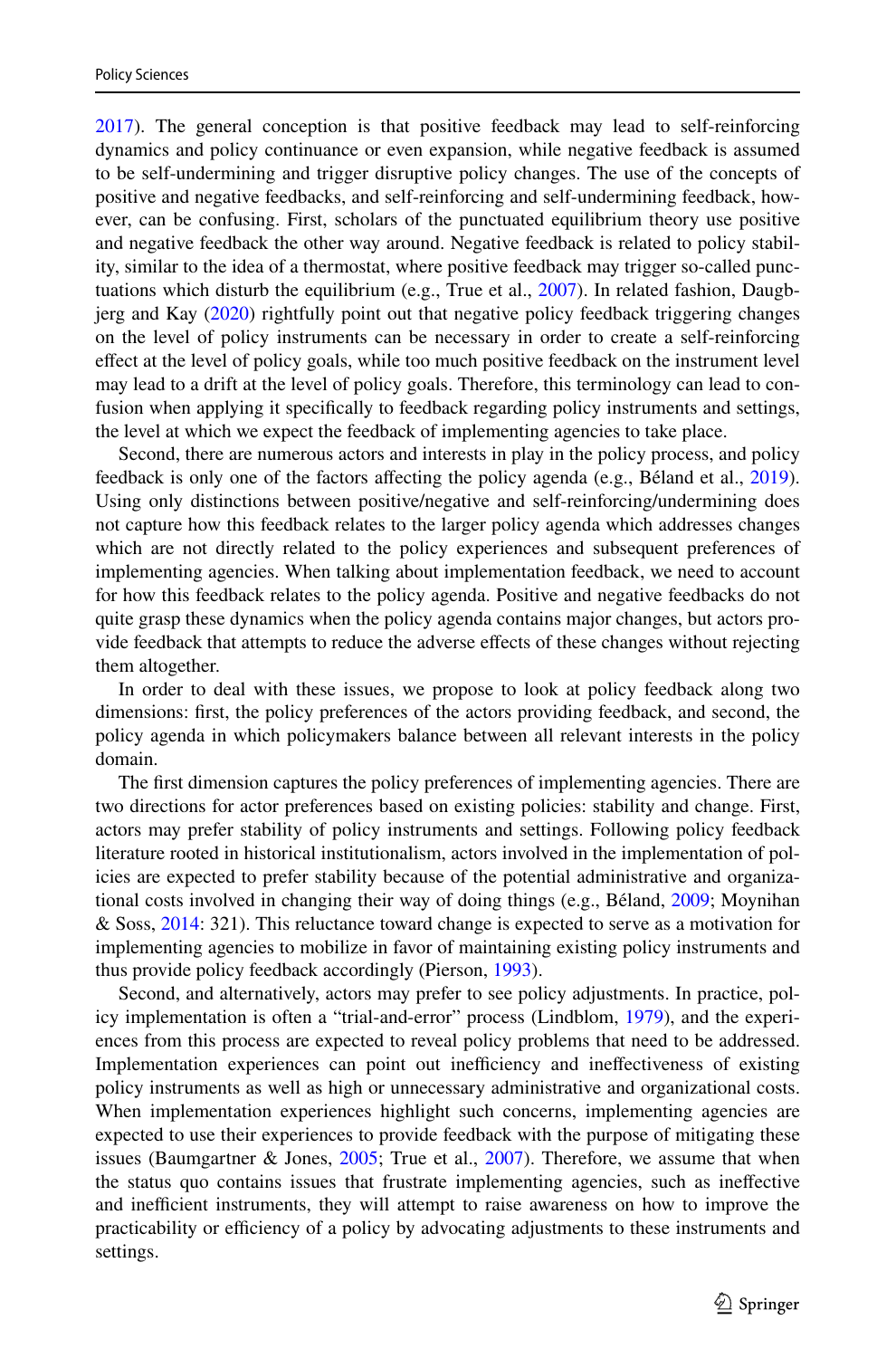Theoretically, implementing agencies may also prefer changes that go beyond the scope of policy instruments, such as changes to policy goals, or even paradigms. However, we have little or no reason to assume that the feedback based on the experiences of implementing agencies concerns these more radical changes. Like other forms of bureaucratic expertise, implementation feedback is expected to concern mainly non-controversial and technical policy issues related to policy instruments and their settings (Hall, [1993;](#page-24-4) Peterson, [1995\)](#page-24-11).

The second dimension brings in the policy agenda, which consists of priorities for policymakers for which they are taking or planning to take concrete steps to pursue governance interventions (Zahariadis, [2016:](#page-25-4) 5–6). In setting the policy agenda for a reform, policymakers have to account for the position of a large number of actors, which may vary across contexts. In the EU obvious positions that have an efect on the agenda are the Council of Ministers, the European Parliament, relevant target groups, and organized interests (e.g., Daugbjerg, [2009](#page-23-8); Klüver, [2013](#page-24-15); Tallberg, [2002:](#page-25-5) 34; Hartlapp et al., [2010](#page-24-16)). These are all actors with strong institutional or political resources. In relation to this policy agenda, there are two situations in which feedback can occur. First, the expertise-based feedback of implementing agencies can be a response to an existing policy agenda that prescribes changes to policy instruments and settings based on the positions of other (exogenous) actors. Second, feedback can be an attempt to put a new issue on the policy agenda for which policymakers have not yet been making plans.

In this regard, it is important to consider that in contrast to other interest seeking actors, the power of implementing agencies to afect the policy agenda lies mostly in their practical knowledge (cf. Dunlop, [2014](#page-23-11)). However, unlike most epistemic communities, who use knowledge as critical resource for access and infuence, implementing agencies focus less on introducing new ideas, and more on the actual implementation of existing ideas (e.g., Polman, [2018\)](#page-24-6). Nevertheless, to policymakers implementation feedback is a form of expert knowledge that they can choose to use. Before elaborating on the various types of implementation feedback, we need to consider another important factor which we expect to play a role in determining what type of feedback implementing agencies will provide: the expected use of their feedback. We see implementing agencies as strategic actors that observe and interpret the context in which they operate and act accordingly, by adjusting their strategy on the basis of own expectations about when their feedback is used (see Hay & Wincott, [1998](#page-24-17)). Subsequently, as resources are limited, implementing agencies are expected to limit their efforts to provide feedback where their input is more likely to have an impact on policy outcomes (Panke, [2012](#page-24-18)). This estimation of success will be based on implementing agencies' understanding of the policy process and experiences with earlier attempts at providing feedback.

We assume that implementing agencies aspire that their feedback is directly applied in policymaking the way it is intended, in other words that it is used instrumentally (e.g., Weiss, [1978](#page-25-6): 31–32; Metz, [2015:](#page-24-12) 33). As a form of bureaucratic expertise, implementation feedback may indeed be suitable for instrumental use in non-controversial, technical, and incremental policy adjustments in which the settings of policy instruments are revised (e.g., Hall, [1993;](#page-24-4) Peterson, [1995](#page-24-11)). However, implementation feedback, like other types of knowl-edge, may also be used differently by policymakers, often conceptually or strategically.<sup>[1](#page-5-0)</sup>

<span id="page-5-0"></span><sup>&</sup>lt;sup>1</sup> Weiss ([1979\)](#page-25-1) in her seminal work on research utilization by policymakers originally describes seven modes of knowledge use, which are often reduced to these three categories of instrumental, conceptual, and strategic use. Later, Weiss et al. (2005) introduced a fourth: imposed use, where use is a structural institu-tional requirement. Last but not least, there is of course the option of non-use (Dunlop [2014](#page-23-11)).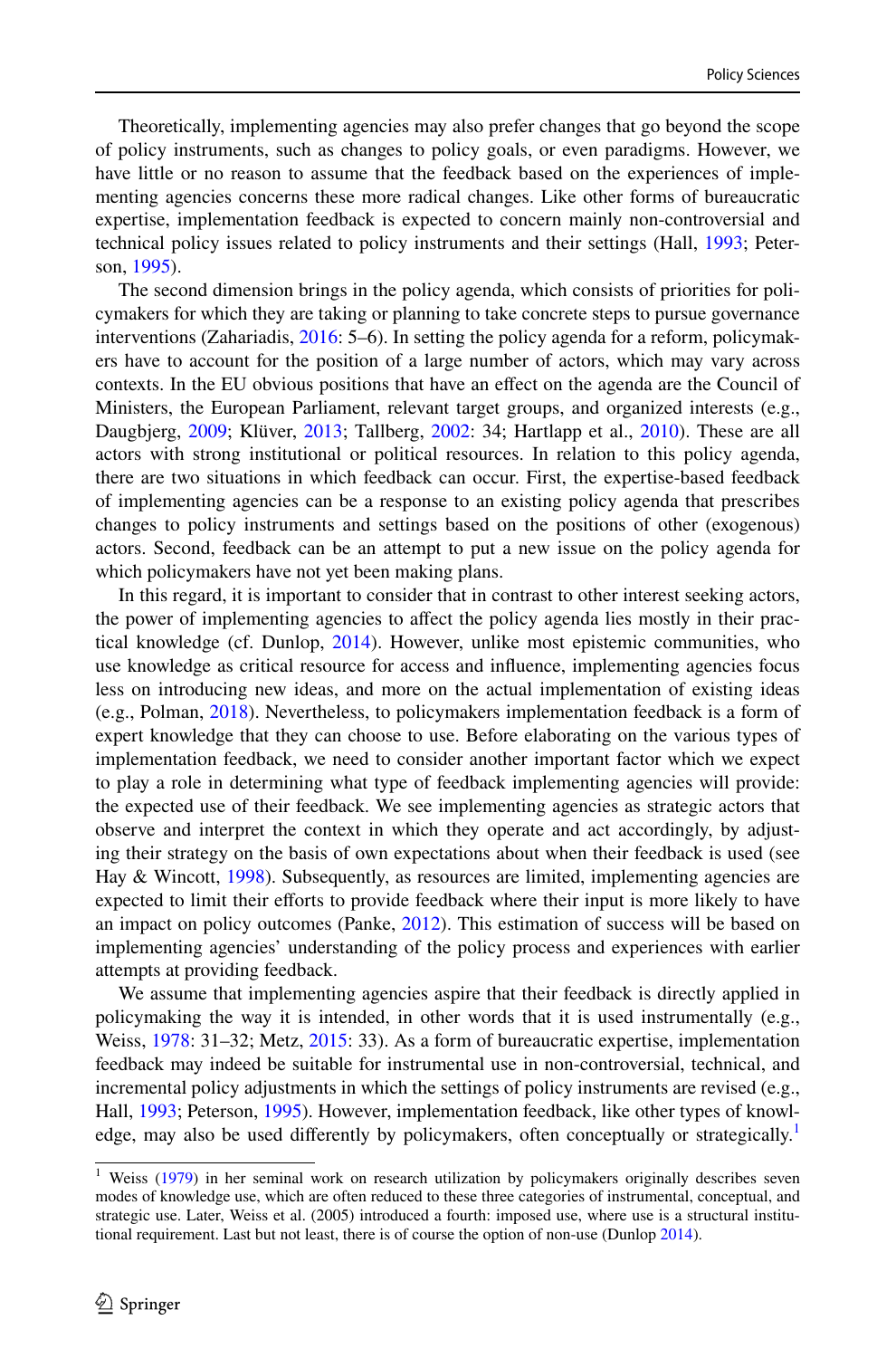| Related to change on the<br>agenda?:<br>Implementing agency<br>preference: | No change                                                                                                                                                                                                                                 | New or adjusted policy instruments                                                                                                                                                                                                                                          |
|----------------------------------------------------------------------------|-------------------------------------------------------------------------------------------------------------------------------------------------------------------------------------------------------------------------------------------|-----------------------------------------------------------------------------------------------------------------------------------------------------------------------------------------------------------------------------------------------------------------------------|
| Stability                                                                  | <i>Stabilizing</i> Positive policy appraisal is<br>presented by implementing agencies.<br>Expected use is low                                                                                                                             | Agenda removal Feedback focuses<br>on avoidance of unnecessary<br>costs, complexity, and uncer-<br>tainty. Expected use depends on<br>position of other actors                                                                                                              |
| Change                                                                     | Problem-solving feedback focuses on<br>reducing administrative burdens,<br>improving practicability, or improving<br>efficiency and effectiveness of existing<br>(or recently introduced) instruments.<br>Expected use is relatively high | Mitigation and uncertainty<br><i>reduction</i> Feedback is related<br>to uncertainties or expected<br>implementation issues regarding<br>new instruments, with a focus<br>on improving effectiveness,<br>efficiency, and practicability.<br>Expected use is relatively high |

<span id="page-6-0"></span>**Table 1** Typology of variation in implementation feedback

Conceptual use means that policymakers use knowledge to improve their understanding about issues (e.g., Hoppe,  $2005$ ). Although this type of use may not be the first preference, it can still be a useful efect of feedback when policymakers give more considerations to practicability in designing future policy instruments because of the raised awareness. Strategic use, fnally, occurs when policymakers make use of feedback as a form of political ammunition, or even for self-interest or manipulation. This is not necessarily considered benefcial for the producers of knowledge, and we do not expect that this type of use is the goal of implementing agencies allocating resources to provide feedback to policymakers (Weiss, [1978](#page-25-6)).

Having established the two dimensions of preferences and the policy agenda, and the strategic considerations related to expected use, we can fll in a two-by-two matrix which results in four types of implementation feedback (Table [1](#page-6-0)): stabilizing, agenda removal, mitigation and uncertainty reduction, and problem-solving.

### **Stabilizing**

When there is no immediate change on the agenda, and implementing agencies prefer to see stability, this is expected to result in a form of *stabilizing* feedback, in which implementing agencies positively appraise an existing policy instrument, or present satisfaction with the current policy direction. In this situation, there are no changes to policy instruments on the agenda, and implementing agencies are satisfed with the status quo, which makes instrumental use very unlikely. When there are no policy changes or new instruments to be discussed, this type of feedback offers little more than reassurance that the status quo is not that bad, and demands little action from policymakers. As stabilizing feedback cannot lead to meaningful change, the potential for instrumental use is very limited. This type of feedback is likely more suitable for strategic use, as potential ammunition for the Commission in order to defend the status quo when other actors in the policy process are interested in change (cf. Daugbjerg, [2009](#page-23-8)). Therefore, we expect that implementing agencies will not put much effort in providing stabilizing feedback.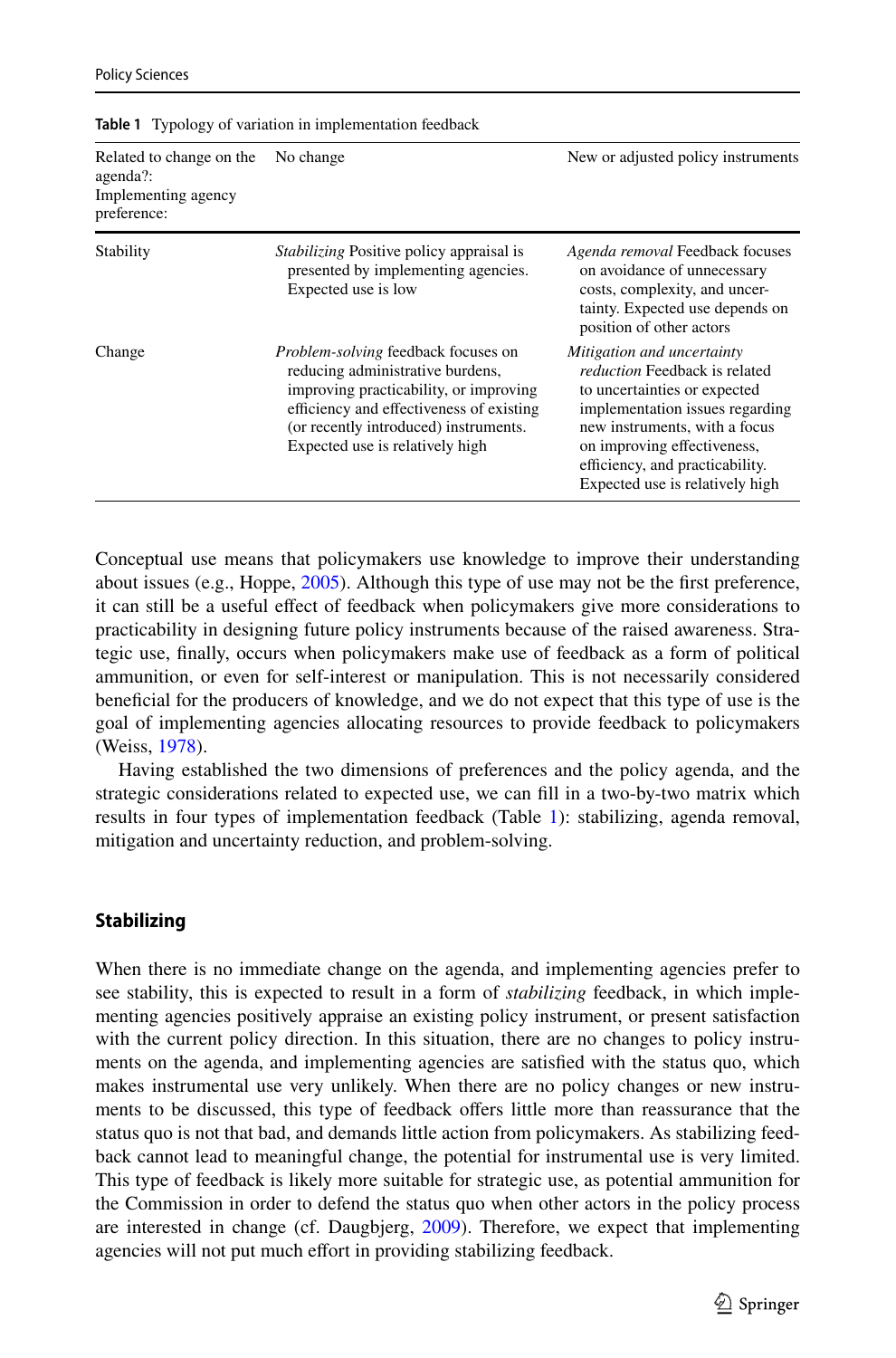#### **Agenda removal**

Situations in which there are policy adjustments, or completely new policy instruments on the policy agenda while implementing agencies prefer stability, the challenge for these agencies becomes removing issues from the policy agenda (or preventing them from landing there in the frst place). *Agenda removal* will mostly take place in the early stages of a policy reform process, either when the policy agenda for a reform is determined, or during the early stages of formulation, when changes may still be taken out of proposals. This type of feedback will likely follow a small-steps approach, in which arguments and studies based on previous experiences are presented in order to convince the Commission that changes are not desirable or may lead to unnecessary complexity and uncertainty (see Princen, [2011\)](#page-24-20).

For this type of feedback, instrumental use would mean that changes to policy instruments or settings advised against by implementing agencies do not make it to a policy proposal, despite known earlier intentions of the Commission to propose these changes. However, successful agenda removal would almost require some form of conceptual use or radical learning where implementation feedback convinces policymakers to disregard earlier beliefs about which changes need to be made (cf. Dunlop, [2014\)](#page-23-11). Moreover, the setting of the policy agenda is a highly political stage of the policy process during which the Commission has to take into account the policy positions of other actors (e.g., Klüver, [2013;](#page-24-15) Hartlapp et al., [2010](#page-24-16)). When the context is more politicized and more actors are involved, instrumental use of technical expertise such as implementation feedback is expected to be less likely (e.g., Hall, [1993;](#page-24-4) Metz, [2015\)](#page-24-12). As a consequence, this type of implementation feedback may also not be very likely to be provided by implementing agencies.

#### **Mitigation and uncertainty reduction**

We expect to see a third type of feedback when implementing agencies prefer adjustments to the changes that are already on the policy agenda. This type of feedback occurs when implementing agencies either welcome or accept the inevitability of these changes. In these situations, we expect to see implementation feedback aimed at reducing uncertainty and preventing unnecessary increases in administrative costs, which will result in attempts to mitigate or control the impact of implementation requirements and settings for new policy instruments.

This type of feedback is provided (ex-ante) for well-informed conjectures about the potential benefts and pitfalls during the design of new or adjusted policy instruments, without rejecting the proposed policy change altogether. The formulation of new policy instruments always brings about some degree of uncertainty about how a policy will work in practice. Ofering feedback in order to reduce this uncertainty is in the direct interest of implementing agencies, as it may help them to avoid unnecessary implementation costs. In other words, the expertise of implementing agencies is aimed at *reducing uncertainty* surrounding new policy instruments, and *mitigating* administrative burdens, in order to help policymakers design policies that are both efficient and effective (Elmore, [1979;](#page-23-6) Linder & Peters, [1989](#page-24-21)). In this sense, implementation feedback serves as a form of policy advice (e.g., Craft & Howlett, [2012\)](#page-23-12).

On the one hand, when this type of feedback suggests adjustments that require the Commission to completely go back to the drawing board, use will be unlikely, considering that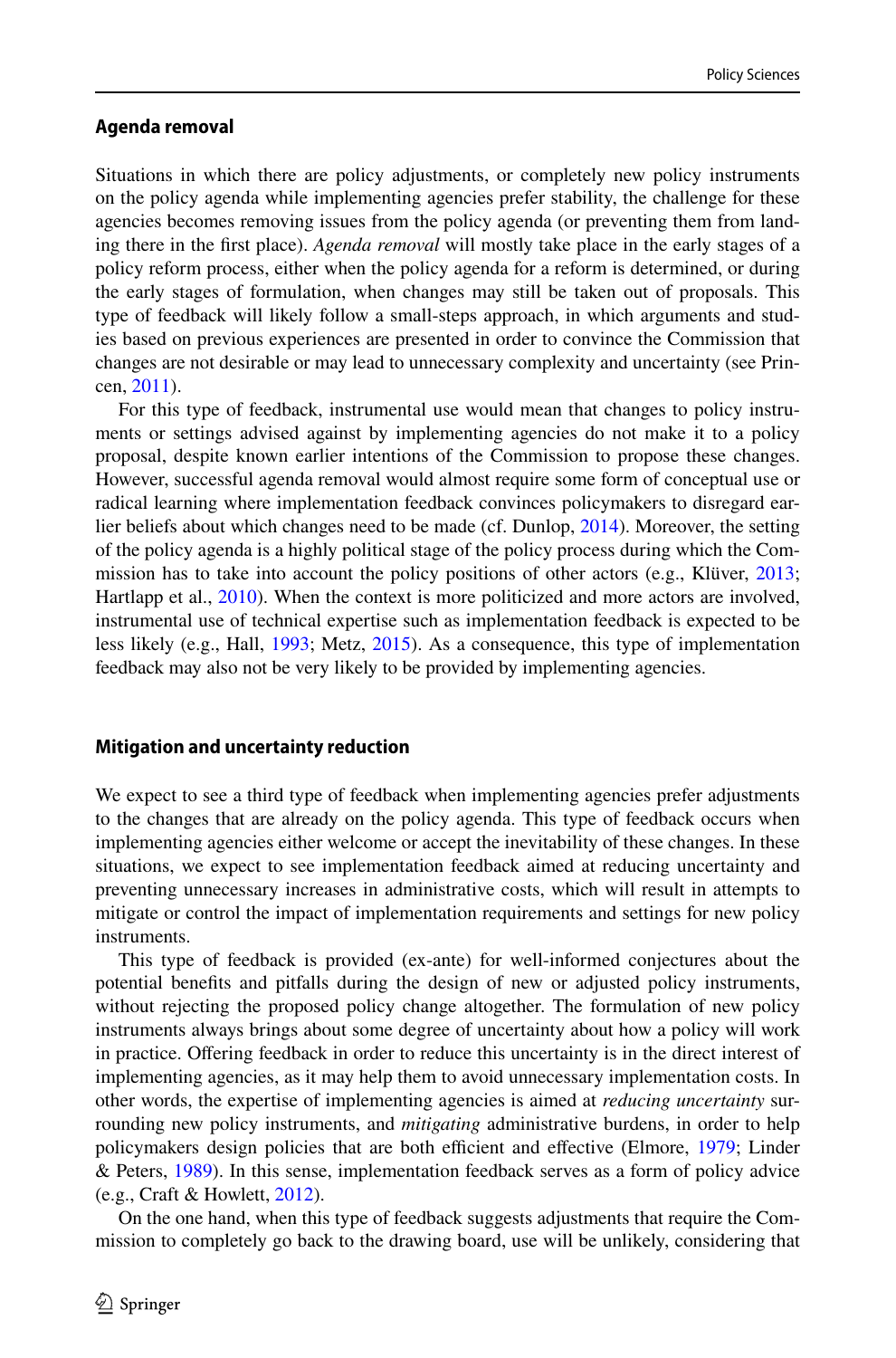more impactful adjustments come with a signifcant risk of reopening political debate and requiring new consent from veto-players. On the other hand, when the feedback of implementing agencies emphasizes, for example, a lack of clarity in a proposal, it can be dealt with more easily, making usage more likely.<sup>2</sup> In the practice of the EU policy process, this type of feedback can be used either in new drafts for legislative proposals, or in accompanying legislation, such as delegated and implementing acts, or complementary guidance documents that deal with the interpretation of policy instruments (see Van Dam, [2017](#page-25-7)).

### **Problem‑solving**

The fnal type of implementation feedback occurs when there is no policy change on the agenda and implementing agencies have encountered issues with existing policy instruments and settings that need to be addressed. In these situations, feedback is aimed at *problem-solving.* In this type of feedback, implementing agencies campaign for changes that deal with issues related to the implementation of the existing policy instruments and settings. In this regard, they may target decreased administrative burdens, or more efficient instruments. Problem-solving feedback can be found throughout the implementation of policy instruments, as these issues arise without being related to an apparent policy agenda. In problem-solving situations, implementation feedback may be used for incremental changes to existing policy instruments. This fts the traditional conception of problem-solving, in which experiences are used instrumentally in depoliticized technical issues, with stable decision-making procedures and a co-operative understanding of problems that need to be addressed (e.g., Peterson, [1995](#page-24-11); Scharpf, [1997;](#page-24-22) Weiss, [1979](#page-25-1)).

Although the problem-solving type of feedback can occur throughout the policy process, it is mostly associated with problems occurring in the implementation stage. For existing policy instruments, it is easier for the Commission to make changes to policy instruments and settings in implementing or delegated acts. In the procedure of these types of acts, the Commission is less scrutinized by the Council and Parliament and is regarded to have more autonomy (Christiansen & Dobbels,  $2012$ ). Therefore, the potential for instrumental use of problem-solving feedback is expected to be relatively strong and can lead adjustments in settings of instruments to accommodate the concerns of implementing agencies.

It is important to note that these types of feedback are non-exclusive and may change throughout the policy process. For example, agenda removal may turn into uncertainty reduction when—after initial resistance—implementing agencies have come to accept that change is inevitable. Likewise, uncertainty reduction may turn into problem-solving when problems with new policy instruments occur during implementation.

<span id="page-8-0"></span><sup>&</sup>lt;sup>2</sup> Sometimes, ambiguity is part of the policy design, where settings of instruments are intentionally left open for interpretation in order to circumvent political debate or to provide member states more fexibility during implementation (Zahariadis, [2008\)](#page-25-8).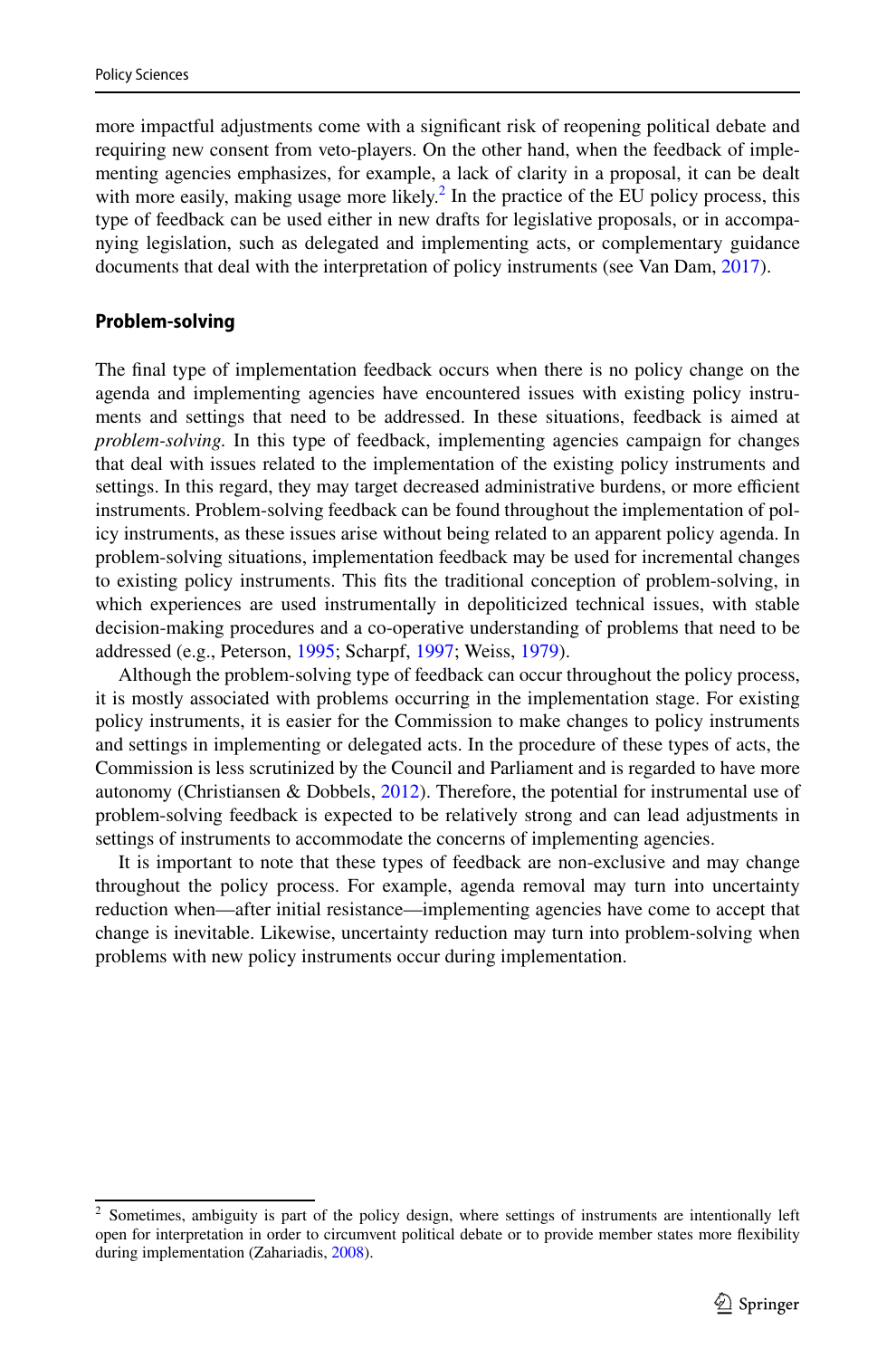### **Research design**

In our empirical analysis, we will apply the typology laid out above and in a study of feedback from domestic implementing agencies in the policy process of the CAP between 2008 and 2016. In the upcoming sections, we will elaborate on our research design by discussing case selection and the data collection and analysis.

### **Case selection**

In the CAP, implementing agencies provide feedback to the European Commission on a regular basis; therefore, this policy domain is very suitable for studying implementation feedback and its dynamics. The primary implementing agencies of the CAP within the member states are national (or regional) paying agencies (PAs). In this paper, we focus on implementation feedback from these PAs. PAs are tasked with the responsibility of controlling and paying eligible CAP benefciaries for which they have to implement systems for monitoring the eligibility criteria.

The CAP is known to be a very comprehensive policy domain, consisting of a wide range of policy instruments that are often technically complex, and of which the implementation can be both difficult and costly (e.g., Polman  $2020$ ). Moreover, these policy instruments are frequently subjected to changes, because of the institutional structure which requires periodical reviews, with a clear policy agenda (e.g., Garzon, [2006\)](#page-24-7). Thus, the CAP encompasses policy debate that allows us, theoretically, to study all types of implementation feedback dynamics.

In addition, the CAP, as a large and dynamic policy domain, ofers plenty of variation on the factors that will afect the expected use of implementation feedback, such as politicization and veto-player involvement. Reform of the most fundamental regulations of the CAP (the so-called basic acts) is often the feld of high politics, and all important vetoplayers will be involved, especially considering the distributive nature of the CAP (Matthews, 1996). This legislation is supplemented by a set of implementing and delegated acts, which are often formulated, while the basic acts are being implemented, or at least after a decision on these basic acts has been made in the Council. This more technical legislation in particular ofers most likely cases for implementation feedback use. For the formulation of these acts, the Commission encounters less involvement of important veto-players, such as the EP and Council. In addition, there are also the highly technical guidance documents, in which the Commission explains in great detail how specifc policy instruments should be implemented. In the period between 2008 and 2016, there were both an extensive reform of the basic acts (CAP post-2013) and a number of smaller technical adjustments made during implementation. Particularly, the so-called greening instruments that were introduced in this reform required not only changes to the basic acts, but also implied impactful changes to the day-to-day operations of the PAs.

For our analysis, we use a diverse case selection technique to select representative subcases for each of the diferent types of feedback in order to have variation across the diferent types of implementation feedback (see Gerring, [2007\)](#page-24-23). These subcases will be further introduced in the empirical section of this paper.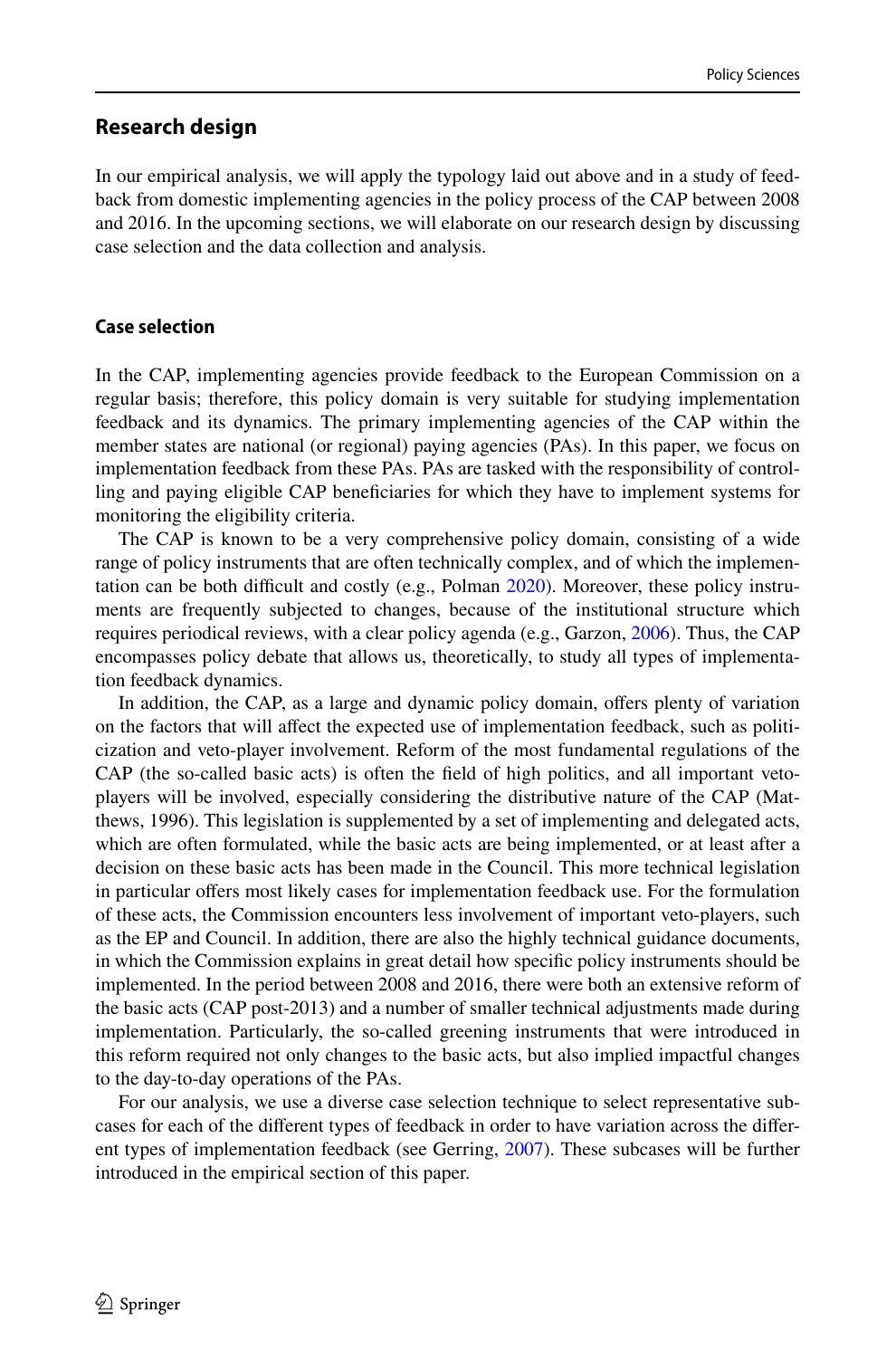### **Data collection and analysis**

The main data for our analysis consist of meeting minutes, policy issue papers, and policy proposals. Through content analysis of the feedback from PAs to the Commission between 2008 and 2015, the arguments used by these agencies to address policy problems and convey their preferences will be mapped. PAs have multiple channels to provide the Commission with implementation feedback. Two of the most important, and well-documented, channels through which their feedback is shared with the Commission are the Conferences for Directors of Paying Agencies (CDPA) and the Learning Network (LN).<sup>[3](#page-10-0)</sup>

The primary data consist of CDPA meeting minutes taken between October 2008 and May 2015 ( $N=14$ , 92 pages), documents from the LN in policy issue papers and working plans  $(N=19, 178$  pages), and minutes from meetings with the Commission (or representatives of DG AGRI)  $(N=23, 93$  pages). A full list of the documents is provided in "Appendix." Implementation feedback has been distilled from these documents and structured on the basis of whether the feedback is aimed at stability or change, and whether it applies to existing legislation or a policy agenda. In order to assess the policy agenda, we have looked at the extent to which the issues raised in the feedback were directly related to policy proposals or communications by the Commission, and in the previously mentioned documents. In this step, we also used secondary literature on the post-2013 reform. More specifcally, we have identifed feedback types by looking for statements explicitly making one of the following demands: (a) The Commission should not consider any changes to a specifc element, without referring to existing plans for such change (stabilizing); (b) the Commission should reconsider intended changes to specifc elements which are being discussed publicly (agenda removal); (c) the Commission should consider to make adjustments to newly proposed legislation (mitigation and uncertainty reduction); and (d) the Commission should consider changes in existing legislation, without referring to existing plans for such change (problem-solving).

In addition, we draw upon eight semi-structured interviews, which were conducted with policy experts from both DG AGRI, and the Dutch, Swedish, and British PA, who were all active participants in the LN and CDPA. These interviews serve as background information in assessing both motivations for feedback and motivations for use by the Commission. An overview of the interviews is given in "Appendix [1](#page-20-0)."

# **Implementation feedback around the post‑2013 CAP reform**

In this analysis, we discuss the diferent types of implementation feedback and their related use by the Commission in the period surrounding the post-2013 CAP reform. Each type of implementation feedback will be discussed by using sub-cases, in which we address the policy preferences of the PAs, why an issue was important for to provide feedback on, and the extent to which these issues were acted upon by the Commission.

<span id="page-10-0"></span><sup>&</sup>lt;sup>3</sup> The issues raised by PAs through these channels reflect positions and experiences that are shared by the participating agencies and are assumed to be non-polarizing across the PAs (see Polman, [2018\)](#page-24-6).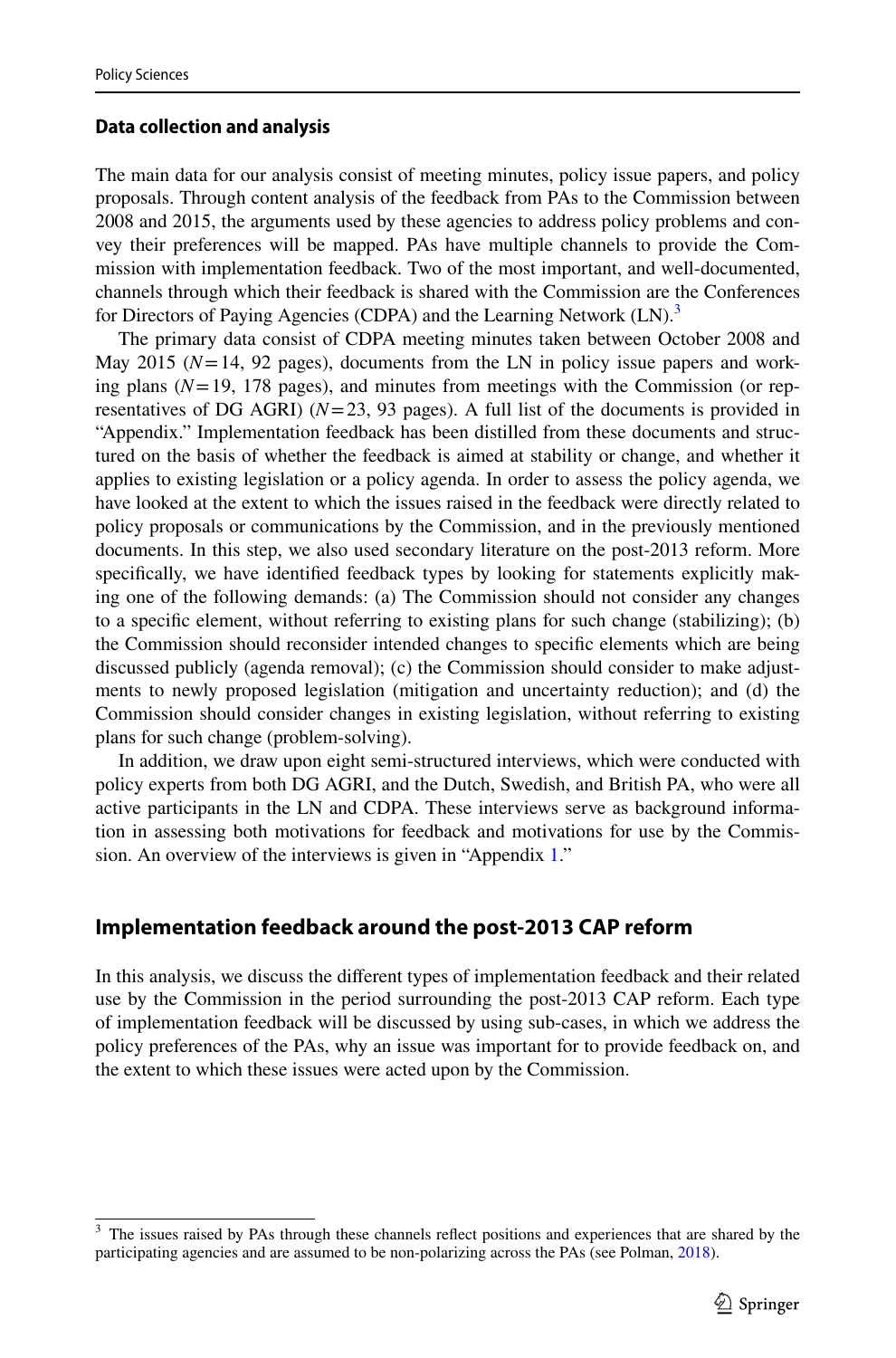#### **Stabilizing feedback**

As expected, stabilizing feedback does not occur frequently, at least not in the minutes of meetings between PAs and Commission representatives, or in policy papers. We could only identify one clear example, which was found during the agenda-setting stage for the post-2013 reform. On this occasion, PAs explicitly addressed their satisfaction with the general management framework for the agricultural funds, which had been set up in the 2005 reform, diferentiating between the European Agricultural Guarantee Fund for market measures and the European Agricultural Fund for Rural Development for rural development programs:

"The general management framework of Council Regulation (EC) No 1290/2005 on the financing of the common agricultural policy  $(\ldots)$  is assessed as positive for both the EAGF and the EAFRD" (CDPA 4).

Making changes to this general management framework was not at the agenda, and it is assumed that the Commission had little reason to make more changes to this issue, as this was also the official position of the head of DG AGRI (Daugbjerg  $\&$  Swinbank, 2011: 139). Moreover, the structure of the general management framework was not a point of discussion throughout the upcoming reform process, and PAs did not mention their positive assessment of the general framework again in future interactions. It was also not mentioned in any of the interviews as an important issue for PAs. No further evidence of stabilizing feedback was found throughout the post-2013 reform process. This is not surprising, as there was much to discuss about new policy instruments that were on the Commission's agenda to achieve the so-called greening of the CAP. This brings us to the next mode of feedback: agenda removal.

### **Agenda removal**

Between the frst communication of the Commission on the CAP post-2013 in 2010 and its frst proposal in October 2011, the agenda setting for the upcoming reform was in full force. In this period, we expect to see feedback from PAs aimed at removing issues of the Commission's agenda. Particularly, since there was a policy agenda that included the introduction of new greening instruments that required signifcant adjustments for PAs, this can be seen as a most likely case for agenda removal feedback. However, at the same time, PAs were very conscious about the difficulties of removing issues from the Commission's agenda, something they "had not yet fgured out" (interview 2).

The most controversial and potentially burdensome issue on the Commission's policy agenda was related to the introduction of a set of new greening instruments, which would require new procedures and control systems for PAs. Because of these potential impactful changes to the policy instruments and their costly administrative consequences, we would expect PAs to be very active in attempts to remove some of these instruments from the Commission's change agenda.

Indeed, in 2010 and early 2011, concerns were raised about the practicability of these new instruments. However, this feedback was mainly aimed at keeping implementation concerns in mind when formulating policy changes, as PAs realized that the introduction of the new greening instruments was a clear political decision, in which they had no role to play (interviews 2, 3, 6, 8). PAs explicitly made the decision not to intervene further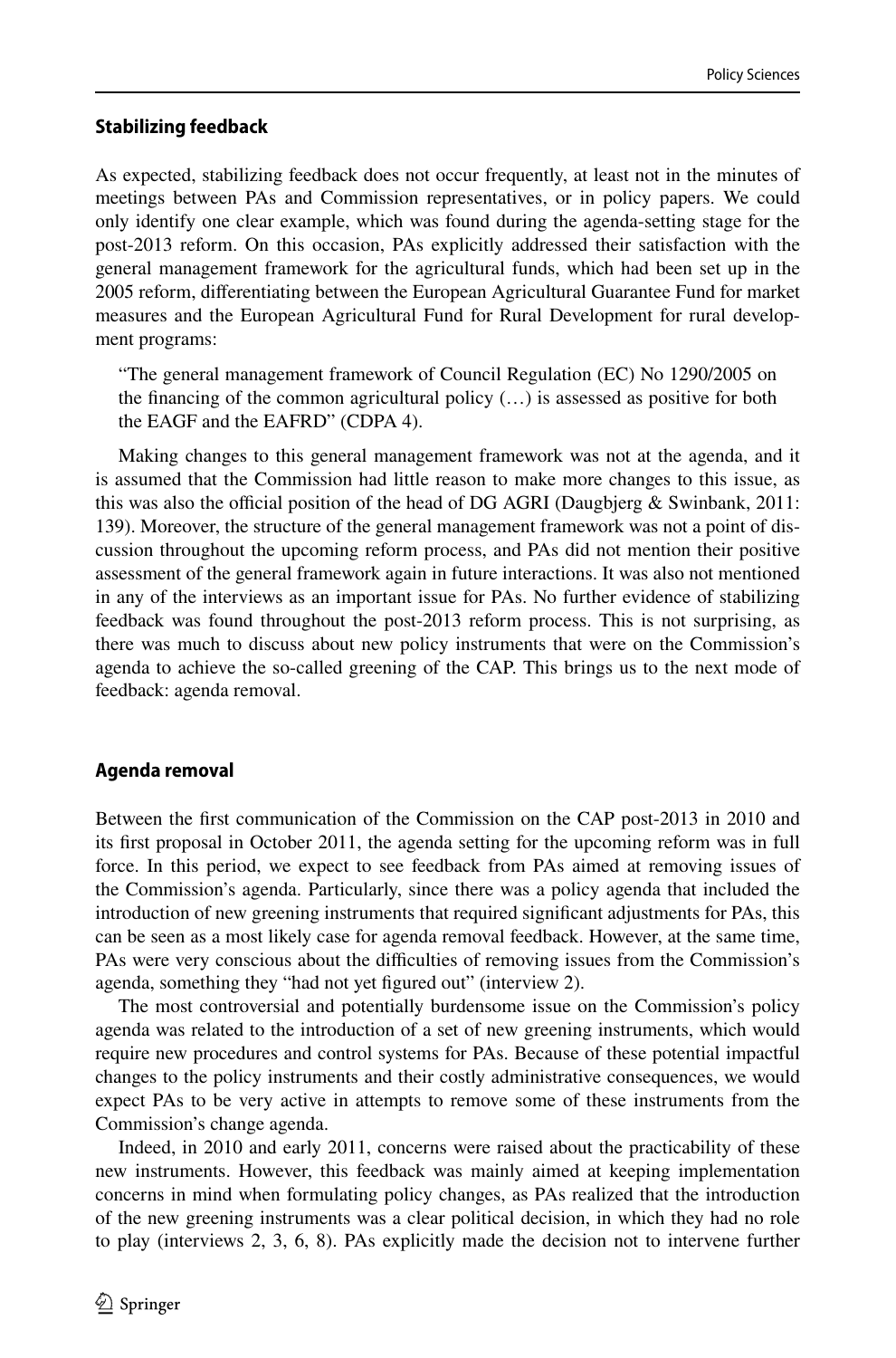in these political discussions, but to focus on the more technical discussions concerning the practicability of the instruments (LN A12). As a consequence, the feedback that was communicated in this stage of the CAP reform was focused on raising awareness about the potential administrative costs of the changes that the Commission was considering and that the introduction of new instruments should not lead to an increase in costs of control (e.g., CDPA 6).

We therefore did not observe explicit attempts in which PAs engaged to convince the Commission to completely remove any of the potential new instruments from the agenda, either in meetings with the LN or in the CDPA. The feedback provided during the agendasetting stage for the new greening instruments was limited to general statements about PAs opposing additional administrative burdens, without suggesting that the new greening instruments should not be introduced. When zooming in on the level of the technical settings of the new policy instruments, however, there have been some attempts to remove or change specifc elements of new instruments from the Commission's proposals. Nevertheless, these are not attempts to remove an issue from the agenda, but attempts to mitigate the implementation burdens.

Instead of further interfering in political discussions that were still taking place between the European Parliament, the European Council, and the Commission, PAs opted for a strategy to address most of these issues during the formulation of implementing and delegated acts (LN A12). In these acts, technicalities of implementation are at the forefront of the debate and the politically sensitive changes to policy instruments have been formalized and laid down in the basic acts agreed upon in the reform subjected to the ordinary legislative procedure (OLP). These fndings indicate that the lack of agenda removal can be attributed to the political weight of the greening of the CAP for the Commission's agenda, and the unwillingness of PAs to interfere in this process. PAs embraced the inevitability of the Commission's agenda and focused on putting the practicability of the new reform in the foreground.

#### **Mitigation and uncertainty reduction**

The most common mode of feedback during the formulation and decision making on the basic acts of the CAP was that of reducing or mitigating uncertainty and potential costs. During the period surrounding the post-2013 reform, the lack of explicit agenda removal feedback was more than made up for in attempts to reduce the uncertainty surrounding these new instruments, or attempts to reduce the implementation costs of upcoming changes. Also in this type of feedback, we clearly see that PAs abstain from involvement in political discussions. Even when the Commission explicitly asked for input on its proposal, PAs explicitly indicated on all controversial issues that they wanted to abstain from "political discussions" (LN A3; LN B11). According to a senior official of DG AGRI involved in receiving feedback from the LN, this was also perceived as part of the strength of the PAs: Their input was really seen as technical expertise (interview 5).

The proposed introduction of new instruments requiring new control systems was predominantly perceived as a major threat by PAs (interview 6). The PAs general position was that the new regulations should be "unambiguous and contain clear-cut defnitions which will reduce the need for interpretative notes issued by the Commission" (CDPA 6). In line with the position of the PAs, the Commission was frequently asked to either provide clear defnitions of elements of the newly introduced greening instruments, or to deliver guidelines on how to implement these instruments. This often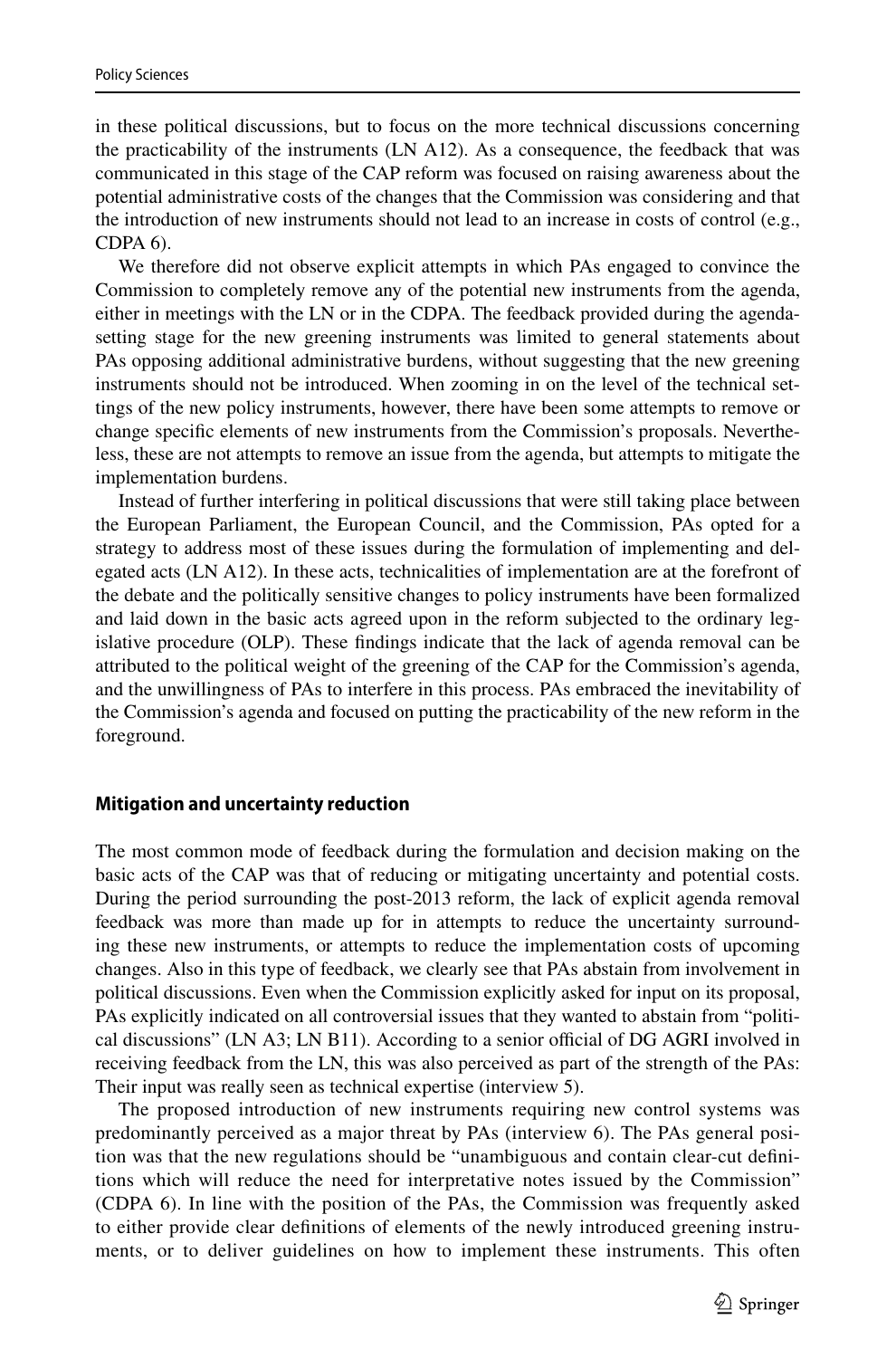happened in combination with references to predicted problems with the practicability or efficiency of these instruments. For example, after the Commission presented the first proposal for the basic acts, PAs highlighted that it was unclear how the new greening instrument of EFAs should be implemented:

"It is not clear when an area is determined. For instance, the farmer has efectively created an area for EFA, but has not met all requirements regarding EFA. Is that area correct, incorrect or something in between correct and incorrect?" (LN A8: 6).

This is an example of an issue that neither has to be addressed during the formulation of the basic acts, nor in the delegated and implementing acts. Instead, the Commission used this feedback to clarify matters in a so-called guidance document (European Commission, [2015;](#page-23-14) interview 6). This is a highly depoliticized policy document written up by the Commission with the goal of providing clarifcations for practical implementation, which is formulated after the political decisions on the basic acts of the CAP. Actually, most of the implementation feedback related to lack of clarity required no actual changes to the basic acts, but were issues that could be addressed in other types of legislation. There were even some technical issues brought to the attention of the Commission that could be addressed through more detailed explanations in specifc meetings (interview 8). In this sense, the feedback of PAs was aimed predominantly at reducing the level of uncertainty surrounding the implementation of the new greening instruments as decided upon during the OLP, albeit on a very technical level.

Similarly, during the formulation of the new greening instruments there were some sporadic attempts to remove specific difficult-to-implement elements from the Commission's policy proposal, in an attempt to mitigate the implementation burdens of new policy instruments. For example, winter soil cover, as a landscape element that would be part of the new greening instrument of Ecological Focus Areas (EFAs), was removed from the Commission's reform proposals because PAs indicated that it would be too costly and difficult to control (interview 4). Unfortunately, for the PAs winter soil cover was put back in by the European Parliament following the OLP (LN A9). However, the Commission's agenda for change was not immediately resolved once the basic acts were published. Newly appointed agricultural Commissioner Hogan made further simplifcation of the CAP his top-priority, as the Commission was aware of difculties with implementation of greening, and immediately announced a review of the greening after one year of implementation (Hogan, [2014](#page-24-24)). As a result, PAs further attempted to mitigate the increased costs of control, for example, by suggesting further changes to the EFA landscape elements and adjustments to the EFA were made on basis of the feedback from PAs, who were not able to map all the necessary landscape elements, so some were removed in line with the idea of simplifying the administration of the CAP (interview 3).

Another impactful new instrument on the Commission's agenda for the post-2013 reform was to include a defnition of *active farmers*. This defnition was introduced to guarantee that agricultural funds would actually end up with farmers, and not, for example, with telecom companies owning large tracts of land for radio masts and towers, or golf and country clubs. Because this defnition obviously had consequences for the distribution of the funds, it was a politically salient issue (Rutz et al., [2014](#page-24-25)). Despite the political nature of the issue PAs provided the Commission with feedback on how this provision should be formulated, because from the outset it was clear to them that this new provision would be very hard and costly to implement (LN A4). PAs warned, for example, that "the end result of [the Active Famer] application might not overcome their (sic.) administrative cost that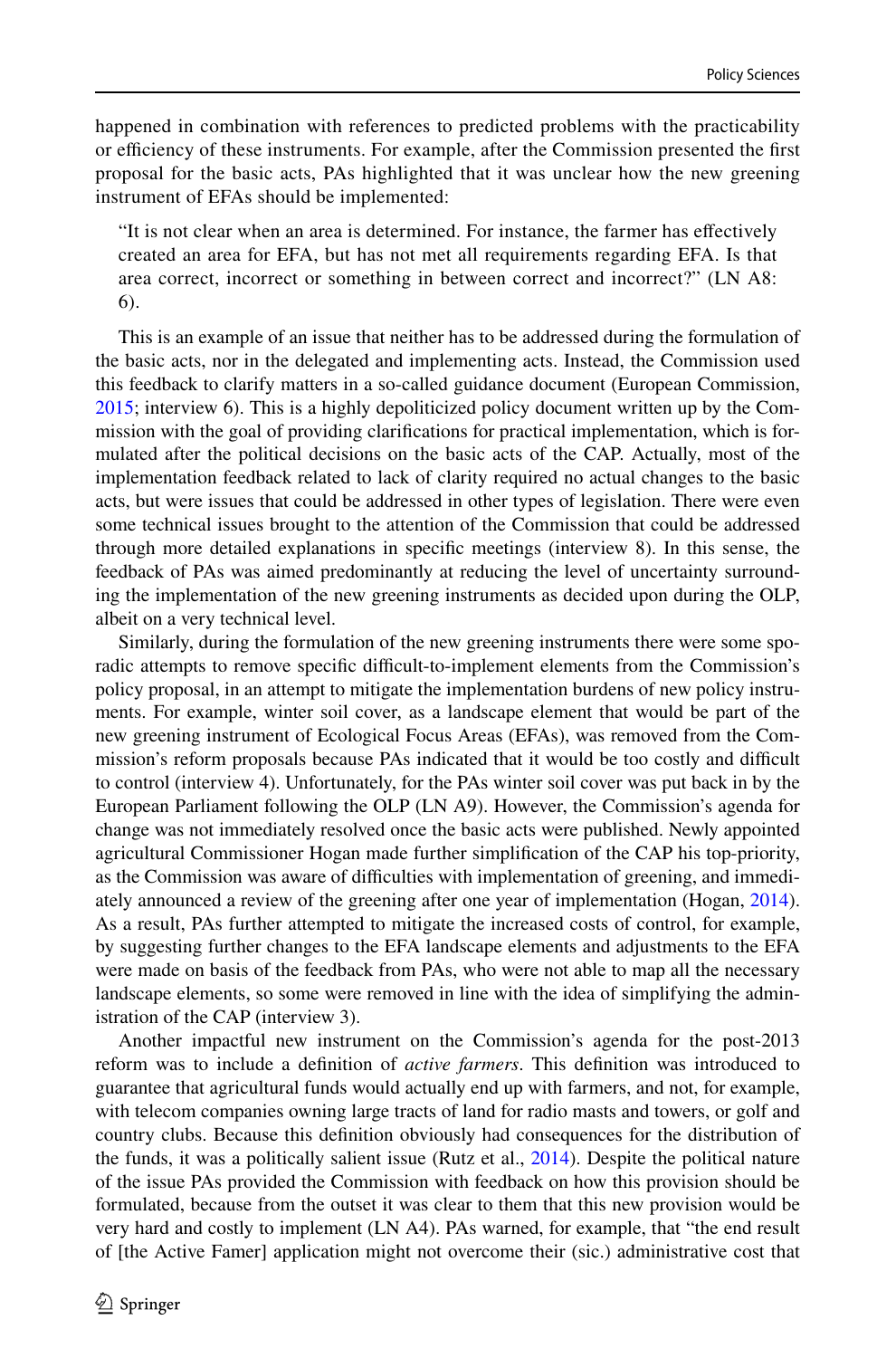they introduce. Thus, the abolishment or the fundamental repositioning is a need" (CDPA 8). However, this issue was not further addressed by PAs at this specifc time.

Moreover, despite some understanding from the Commission's side, providing unambiguous and easy-to-check boundary criteria was not politically feasible, as some member states and farmer interest groups were in favor of more loosely defned criteria (D'Andrea & Lironcurti, [2017\)](#page-23-15). The fnal policy proposal for the post-2013 CAP reform tried to deal with this difficulty by giving member states more flexibility in adjusting the boundary criteria, leaving the PAs with a policy instrument that was very costly, or in some cases impossible, to implement (CDPA 11, interview 8).

The initial formulation of the active farmer provision (AFP) in the post-2013 reform illustrates that during the policy formulation phase implementation feedback is unable to compete with the agenda of the Commission and member state governments. This is especially the case in a politicized instrument such as the AFP, for which the distributional consequences are very tangible as it has the purpose of limiting eligibility to CAP funds. However, once the reform process ended, changes were possible for the AFP in a mode of problem-solving.

#### **Problem‑solving**

Finally, there is the problem-solving mode of feedback. This is illustrated by two examples: revisions to the AFP and advancements in allowing the use of satellite data for administra-tive controls. After the storm of the post-2013 reform (Swinnen, [2015\)](#page-24-26), PAs kept pushing for changes to the AFP because of the perceived problems during implementation. When the political decision concerning this new instrument had been made, there was more room for a discussion of the actual implementation. In this case, PAs argued against problems arising during the implementation of specifc elements of the new AFP:

"There is no need in having a rule on active farmers regarding the negative list. The land will be leased to somebody else only resulting in administrative costs and burden for farmers an administration with no efect. Solution: The use of the negative list should become optional for member states" (LN A17).

The Commission, which at this time was also headed by a new Commissioner, Phil Hogan, who was looking for new ideas to simplify the CAP, was very receptive toward this type of input. A senior staff member of DG AGRI indicated on this topic that the Commission had to adapt to the realities of implementation (interview 3). Because changing the AFP required a change to one of the basic acts, agreed upon through the OLP, a specifc window for change was necessary, which came in the form of the omnibus regulation, a large revision of rules for the use of EU funds, with the purpose of making them simpler (Council of the EU, [2017](#page-23-16)). As a result, the AFP was changed, explicitly on the basis of the experiences of PAs:

"Moreover, the experience of some member states is that the difficulties and the administrative costs of implementing the elements relating to the list of activities or businesses as provided for in Article 9(2) of Regulation (EU) No 1307/2013, has outweighed the beneft of excluding a very limited number of non-active benefciaries from the direct support schemes. When a member state considers this to be the case, it should be able to discontinue the application of Article 9 thereof in relation to the list of activities or businesses" Preamble to regulation (EU) 2017/2393 (30).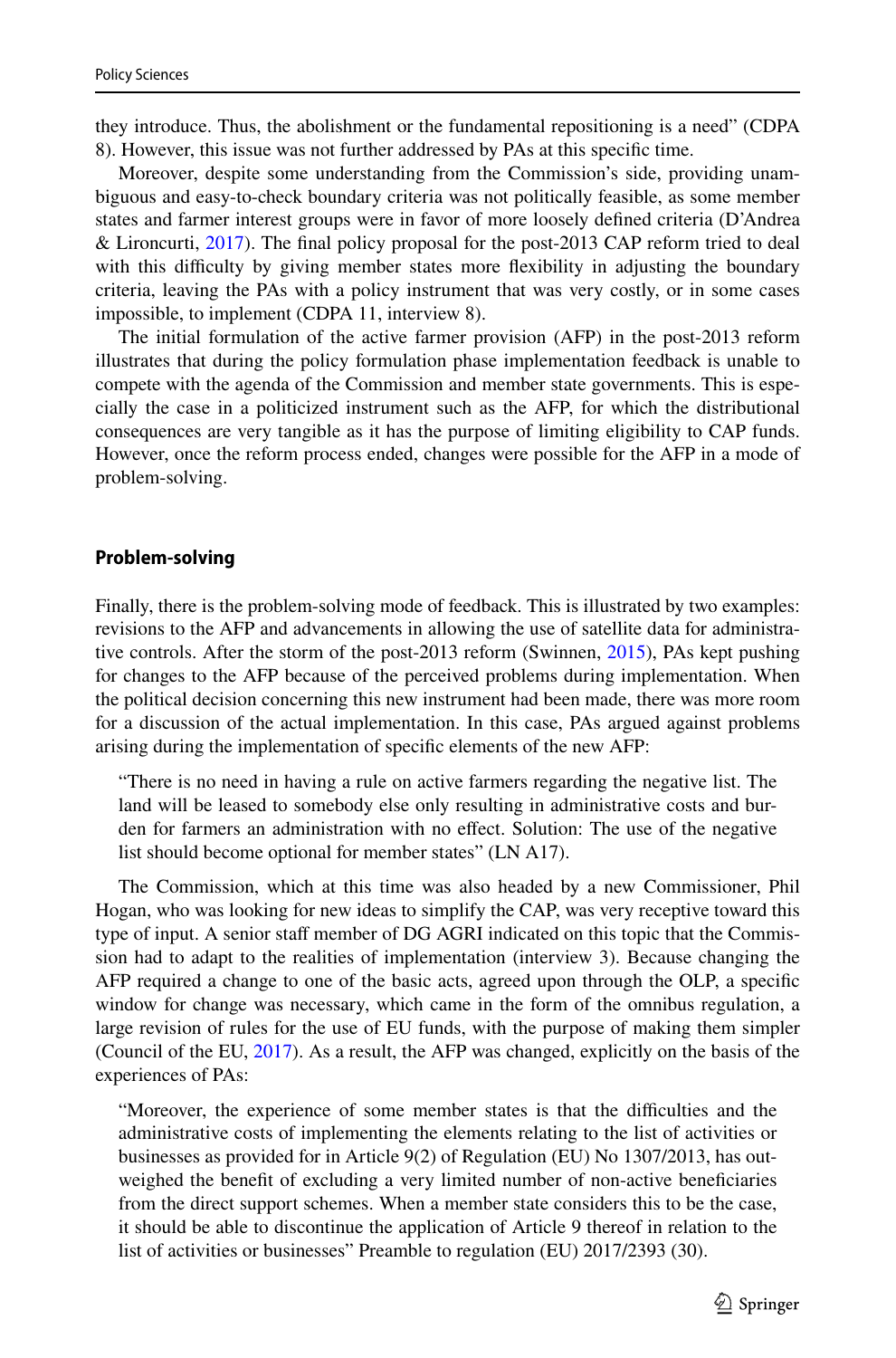Another example of the problem-solving mode of feedback, for which input from PAs was used by the Commission, is the allowance and development of satellite imagery for administrative checks. In the initial stages of the implementation of the post-2013 reform, it was still technically impossible to control for all requirements that were laid out in the new greening instruments. In order to overcome this problem, PAs informally requested the EU Copernicus satellite program to develop an advanced system for using satellite data for agricultural controls (Copernicus, [2017](#page-23-17)). In order to facilitate the implementation of the new greening instruments, PAs argued in favor of using satellite imagery as much as possible, in order to reduce the administrative burdens arising from all the additional checks (CDPA 9). The Commission was susceptible to this idea which was put on the agenda by the PAs and agreed that it would lead to more cost-efectiveness (CDPA 10). In addition, PAs invited representatives of the Commission to the European Space Agency in Noordwijk during the Dutch presidency in 2016 with the purpose of informing them about the potential of using satellite data.

Commissioner Hogan welcomed the initiatives by the PAs and agreed to use input from national administrations to develop an operational model and launch a large-scale pilot (Evans,  $2017$ ). In 2018, this resulted in the decision by the Commission to officially allow PAs to make use of Copernicus' satellite data as evidence in checking farmers' fulfllment of greening requirements (Implementing act EC 2018/746). These developments were highlighted by PA representatives as some of the most important achievements since the establishment of the LN (interviews 6, 7). In promoting and developing the use of satellite imagery for administrative controls, the PAs also paved the way for new policy instruments. The use of this new technology, for example, allows PAs to measure specifc environmentally benefcial policy instruments, such as crop rotation, without exorbitant administrative costs.

However, problem-solving feedback does not always receive a warm welcome from the Commission. This was the case, for example, with regard to increasing fexibility of the timing and decreasing the number of farm visits in so-called *On The Spot Checks* (OTSC). The Commission's standpoint on these OTSCs was always rigid: "easing administrative controls is not possible" (LN B21). The failure of the PAs to reduce the number of controls may be related to the fact that the preferences of the PAs did not overlap with two important priorities for the Commission. In the frst place, the Commission aims to assure maximum accountability, in which the idea of reducing the number of controls has no place (interview 2). Second, simplifcation for farmers is not the same as simplifcation for administrations. The Commission prefers simpler rules for farmers over simpler rules for administrations, and less OTSC for PAs would likely imply more work for farmers to ensure accountability (Hogan, [2016](#page-24-28); interview 2).

# **Discussion**

The empirical examples of the typology presented above illustrate that it is a ftting tool to classify policy feedback. We show that diferent issues ft diferent types of implementation feedback, mostly conform our expectations. The typology also allows the formulation of more detailed expectations about which types of feedback will be provided. In this discussion, we will refect on these theoretical and conceptual implications of our analysis.

First, not surprisingly, there appears to be little or no real efort of implementing agencies to inform policymakers that some of their instruments work just fne. In these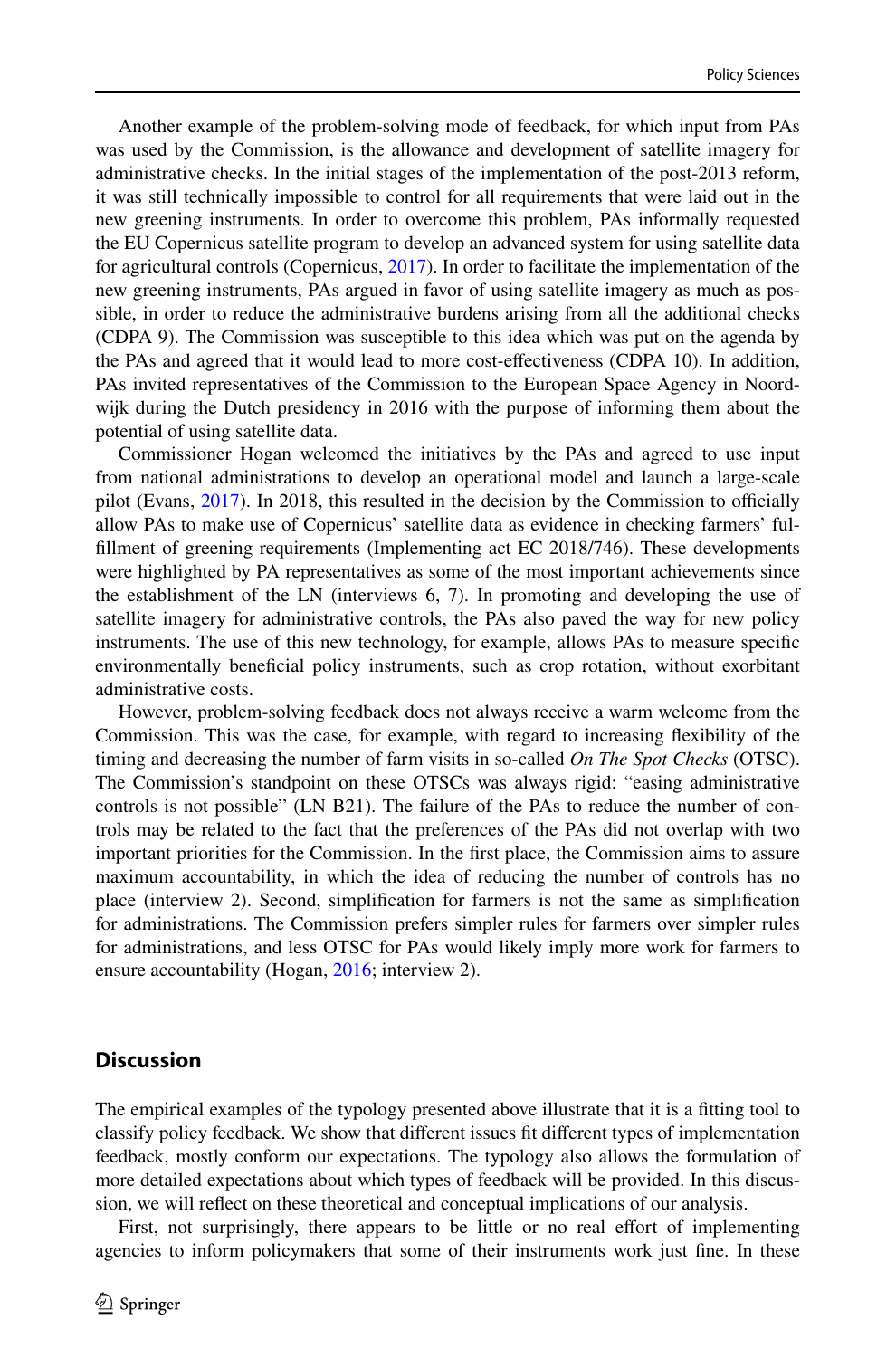situations, there is also no real potential for instrumental use, making stabilizing feedback almost a redundant category in practice.

Second, based on classic policy feedback theory rooted in historical institutionalism, we expected to see attempts at agenda removal feedback, especially when new instruments on the policy agenda were perceived as threats existing institutionalized routines, which was the case with the introduction of new greening instruments in the CAP. However, in practice there were no explicit attempts to remove new instruments from the agenda. In our case, this absence of agenda removal feedback can be attributed to implementing agencies making strategic decisions about what types of feedback they provide. Implementing agencies intentionally abstained from political discussions, and focused on the technical policy dimensions instead, in which their feedback was more likely to be used. Moreover, they showed awareness of their role in the policy process and the technical nature of their expertise. In this sense, they attempt to minimize the strategic or political use of their expertise by the Commission, while maximizing the potential instrumental use which is expected to result in more practicable policy instruments. This further emphasizes the importance of actor agency and strategic behavior in understanding feedback processes.

Third, as a consequence, we see that most instances of feedback were either aimed at problem-solving, or mitigation and uncertainty reduction, and related to issues for which the Commission could instrumentally use the input from implementing agencies to improve the practicability of the newly formulated, or existing policy instruments. However, in the high politics of the multi-veto-player formulation stage of the basic acts of the reformed CAP post-2013, there was little room for feedback from implementing agencies to afect the policy formulation by the Commission. During this stage, implementing agencies mainly provided feedback on issues that required more detailed explanations or clarifcations, without challenging the Commission's policy agenda and did not require the Commission to go completely back to the drawing board. In the changes to the AFP, we could see that issues remaining unaddressed as mitigating feedback can persist and turn into problem-solving feedback once the high politics related to the agenda-setting, formulation, and decision-making stages have passed. Potentially, it can be a strong strategic move to intentionally postpone feedback until the implementation stage and present it as problem-solving, in order to enhance its potential use.

Fourth, we also fnd evidence that the Commission actually uses these types of feedback in the formulation of new legislation, mostly in the specifc legislation dealing with technical issues, such as implementing and delegated acts, and guidance documents. This also means that implementation feedback is not very likely to afect policy outcomes beyond the settings of policy instruments, which is in line with expectations from seminal works on orders of change by Hall [\(1993](#page-24-4)) and decision making in the EU by Peterson [\(1995](#page-24-11)), who expect that bureaucratic expertise and feedback mainly afect these kinds of frst-order changes.

Fifth, the focus on agency of implementing agencies has led to interesting insights on the strategic behavior of these actors and the role of actor agency in feedback processes in general. We show that feedback providing actors make intentional strategic decisions on providing diferent types of feedback. In our empirical illustration, this is most explicitly the case when implementing agencies choose to focus on technical discussions and provide a type of mitigating feedback, rather than attempt to remove issues from the policy agenda. This strategic decision is based not only on the policy context, but also on the role-perceptions on the part of the feedback providing actors. Implementing agencies clearly see themselves as technical experts with a specifc role that is not political. However, other actors may perceive themselves diferently and as a consequence make diferent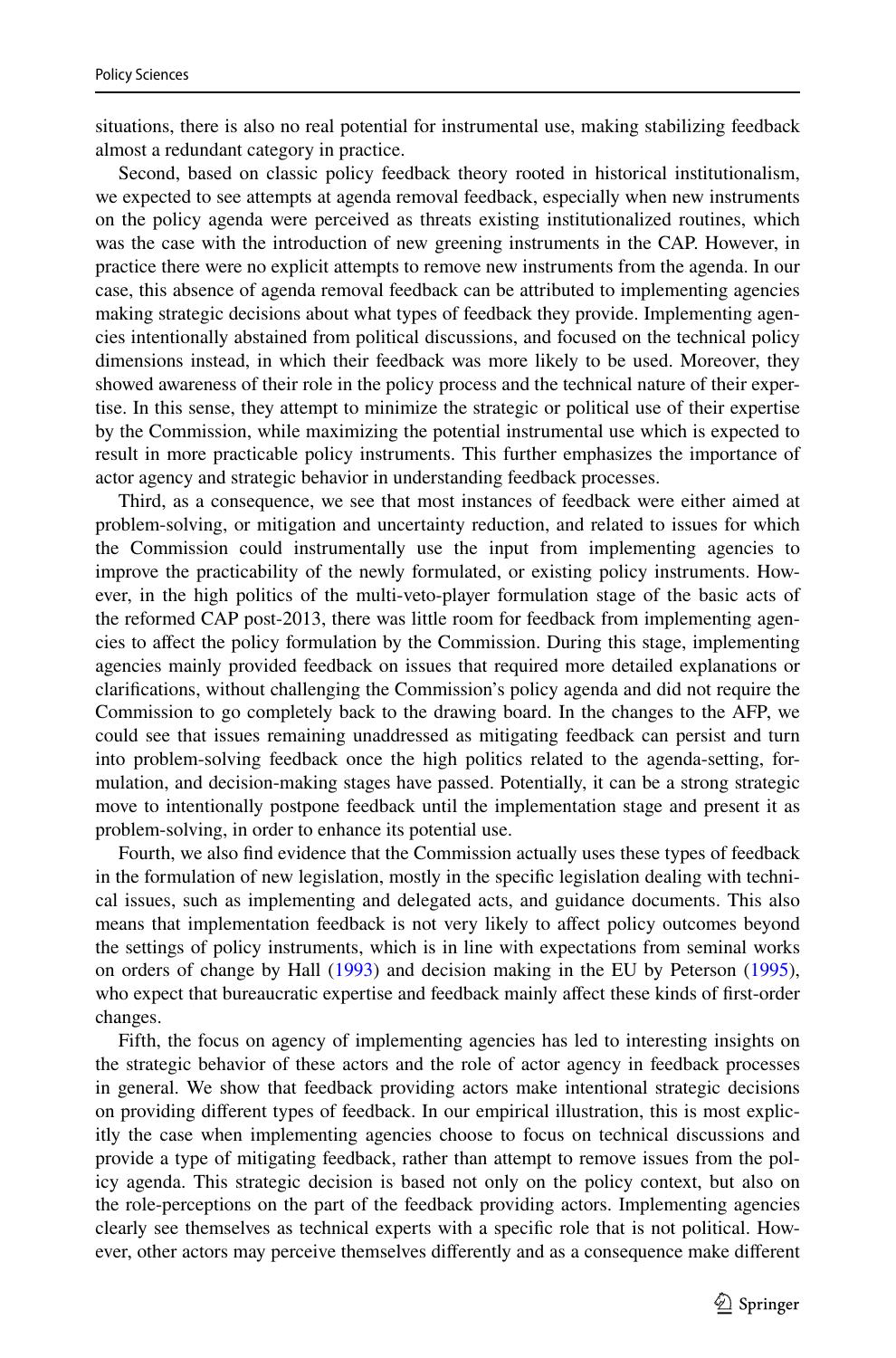strategic decisions. For example, environmental interest organizations may see themselves as defenders of public goods, supported by a larger public, which may lead to diferent trade-ofs.

Finally, adding the dimension of expected knowledge use helps us to improve our understanding of the strategic decisions of policy feedback providing actors. In line with our expectations on the basis of knowledge use literature, we see that implementing agencies, as knowledge creators and feedback providers, focus on instances of feedback for which instrumental use is most likely (Weiss, [1978\)](#page-25-6). However, this focus on instrumental use does not mean that feedback cannot be used by policymakers in other ways, either intentionally, or as the byproduct of feedback intended for instrumental use. Moreover, continuously emphasizing concrete issues with the practicability of policy instruments may result in conceptual use of feedback by policymakers. This is the case when feedback over time results in a new way of approaching the design of policy instruments, while implementation concerns play a role at an earlier stage. This means that policymakers change their understanding of what to account for in policy design. In this sense, conceptual use can be the byproduct of feedback intended for instrumental use. The possibility of this type of conceptual use may be an additional incentive for actors to provide feedback, and more research is required to understand actual conditions for conceptual use of implementation feedback by policymakers.

# **Conclusion**

The aim of this paper was to explain what types of feedback are provided by (domestic) implementing agencies to (EU) policymakers. Instead of focusing on the outcome of policy feedback, we have developed a novel typology that allows us to structure diferent types of feedback, and the considerations of actors to engage in these diferent types. We then linked diferent types of feedback to expectations about the use by the Commission and illustrated the occurrence of these types of implementation feedback provided by domestic implementing agencies in the period surrounding the CAP post-2013 reform.

Conceptually, this typology was developed to account for the interests and behavior of implementing agencies and to prevent confusion that can occur while using terms as positive and negative feedback by also including whether feedback is a response to existing policies, or to a policy agenda for change. The typology can be used to understand the dynamics between actors seeking infuence and policymakers. This typology may also be applied to other EU policy domains where implementing agencies are involved in providing feedback, such as EU water governance (e.g., Van Eerd et al., [2018\)](#page-25-9), or diferent types of actors, such as farmers' organizations, or environmental groups.

Theoretically, studying diferent policy domains or diferent actors will lead to diferent expectations about which types of feedback will occur. In other, especially less distributive policy domains, which are potentially less politicized, specifc types of feedback, such as agenda removal, may be more likely to occur. Similarly, other types of actors may make diferent trade-ofs concerning the expected use of their feedback and will have a diferent role perception. By adding the dimension of expected feedback use by policymakers, we can formulate more precise expectations about what types of feedback will occur and when. We thereby emphasize the role of actor agency in the feedback process: Actors are more likely to provide feedback when they believe it has a reasonable chance of being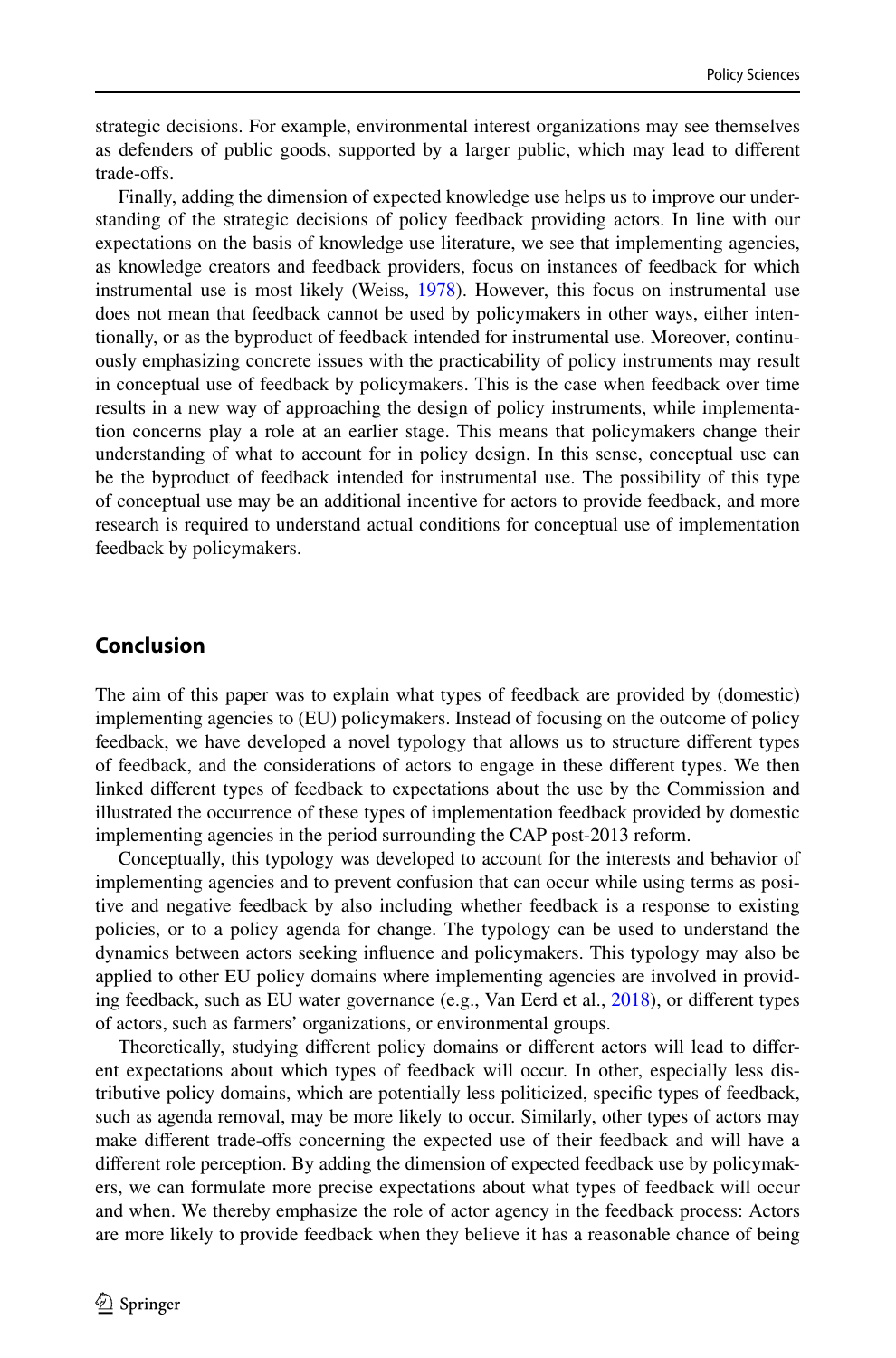used, which is strengthened by the particular role perception of implementing agencies we found in the empirical analysis.

We also found indications that the impact of implementation feedback may lead to increasing returns and even stronger effects at a later time. The influence of PAs on introducing and developing the use of satellite data in the CAP may have paved the way for even more impactful future changes, such as the introduction of 100% monitoring in the latest reform proposals for the CAP post-2020. How implementation feedback can contribute to increasing returns is a direction for future research.

Moreover, insights from this study help to improve our understanding of the EU policy process, by showing under which conditions implementation feedback plays a role in the formulation of policies. This is especially relevant since adaptations to policy instruments and settings occur on a daily basis and have tangible consequences for target groups. Empirically, our observations add to the rich body of literature on the CAP by investigating the role of implementing agencies in European agricultural policymaking. Even in a highly contested policy domain like the CAP, we fnd that implementing agencies play a role in providing feedback which, when used by policymakers, can have signifcant distributional efects over time. In more technical policy domains, the role of these agencies may be more visible in policy outcomes. In addition, this study adds to the growing body of literature on the European administrative space, which aims to understand the role of regulatory bodies and implementing agencies in the EU policy process (see Mastenbroek and Martinsen, 2018).

In conclusion, we show that implementation feedback plays a role at the level at which most EU legislation is made: that of policy instruments and settings (Peterson, [1995](#page-24-11): 75). In this regard, this research raises important points for those interested in the practicability of EU policies, such as policymakers, but also for other actors involved in policymaking. Especially for policymakers, it is relevant to be aware that feedback from implementing agencies may help to make European policies more practicable, reaping the seeds of policy feedback in order to increase the output legitimacy of future policies.

# **Appendix 1**

See Table [2](#page-19-0).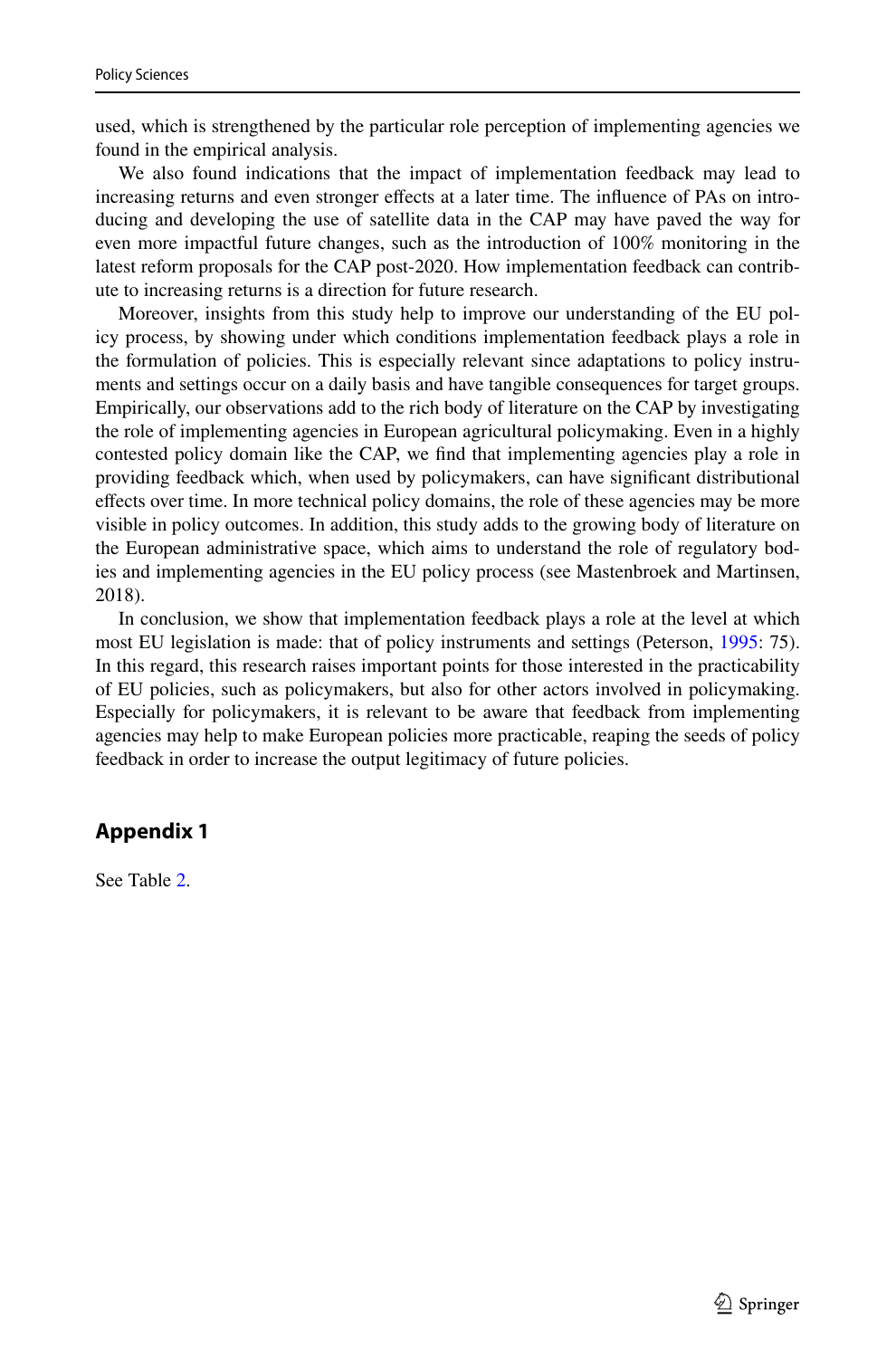| terview code | Role/position                                                                          | Date         | Location        |
|--------------|----------------------------------------------------------------------------------------|--------------|-----------------|
|              | Senior policy advisor for Dutch Paying Agency                                          | May 2015     | The Hague       |
|              | Senior policy advisor for Dutch Paying Agency/former secretary of the Learning Network | January 2016 | The Hague       |
|              | Policy officer greening unit DG AGRI                                                   | June 2016    | <b>Brussels</b> |
|              | Deputy head of implementation unit DG AGRI                                             | June 2016    | Brussels        |
|              | Deputy Director General DG AGRI                                                        | June 2017    | Brussels        |
|              | senior employee of Swedish Paying Agency/former policy officer DG AGRI                 | August 2017  | Phone           |
|              | Former chair of Learning Network, senior employee of British Paying Agency             | August 2017  | Phone           |
|              | Senior employee of Dutch Paying Agency                                                 | April 2019   | Utrecht         |
|              |                                                                                        |              |                 |

<span id="page-19-0"></span>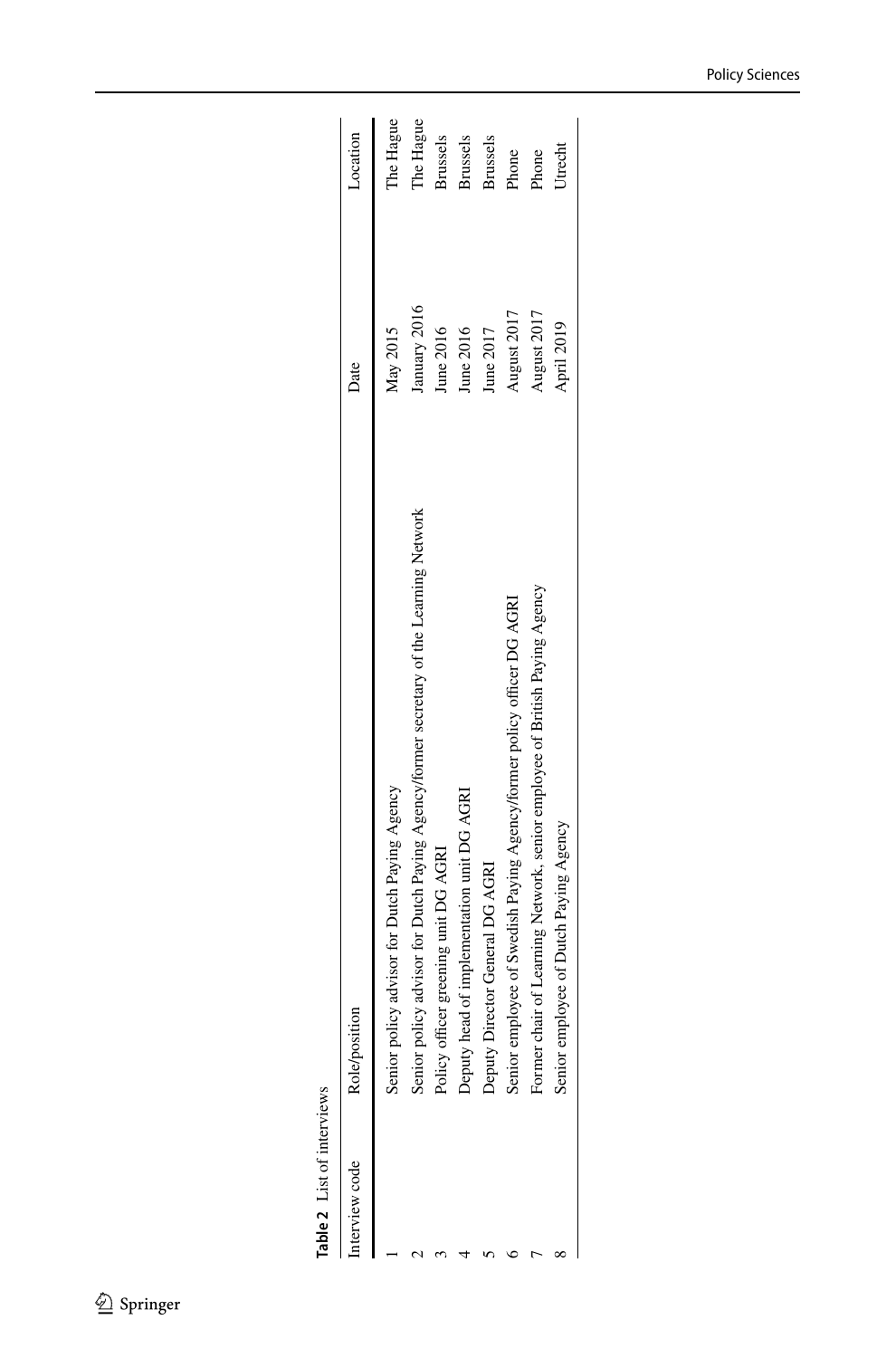<span id="page-20-0"></span>

| I      |
|--------|
|        |
|        |
| l<br>ı |
|        |
|        |
| l      |
|        |
|        |
|        |
| I      |
|        |
|        |
|        |
|        |
|        |
|        |
|        |
|        |
| i      |
|        |
|        |
| I      |
|        |
|        |
|        |
|        |
|        |
|        |
|        |
| I      |

See Tables 3, 4, and 5. See Tables [3](#page-20-1), [4](#page-21-0), and [5](#page-22-0).

<span id="page-20-1"></span>

| J<br>î |
|--------|
|        |
| ١      |

|                                                                                                                                               | Date           | Pages | Code               |
|-----------------------------------------------------------------------------------------------------------------------------------------------|----------------|-------|--------------------|
| 7658/09-24th Conference of Directors of the EAGF and EAFRD Paying Agencies                                                                    | October 2008   |       | CDPA <sub>1</sub>  |
| 9509/09-Summary of the Conclusions of the 25th Conference of Directors of EU Paying Agencies held April 2009<br>in Prague on 22-24 April 2009 |                |       | CDPA <sub>2</sub>  |
| 15520/09-26th Conference of EU Paying Agencies-Conclusions                                                                                    | October 2009   |       | CDPA <sub>3</sub>  |
| 9185/10-27th Conference of EU Paying Agencies-General Conclusions                                                                             | April 2010     |       | CDPA4              |
| 6626/11-28th Conference of EU Paying Agencies-General Conclusions                                                                             | October 2010   |       | CDPA <sub>5</sub>  |
| 16629/11-Communication on the 30th Conference of Directors of EU Paying Agencies                                                              | September 2011 |       | CDPA <sub>6</sub>  |
| st Conference of Directors of EU Paying Agencies<br>12231/12-Communication on the 31                                                          | June 2012      |       | CDPA <sub>7</sub>  |
| 15025/12-Conclusions from the 32nd Conference of Directors of Paying Agencies                                                                 | September 2012 |       | CDPA <sub>8</sub>  |
| 13330/13-Conclusions from the 33rd Conference of Directors of Paying Agencies                                                                 | April 2013     |       | CDPA <sub>9</sub>  |
| 6007/14-Conclusions from the 33rd Conference of Directors of Paying Agencies                                                                  | October 2013   |       | CDPA <sub>10</sub> |
| 16615/14-35th Conference of Directors of EU Paying Agencies                                                                                   | April 2014     |       | CDPA <sub>11</sub> |
| 16631/14-36th Conference of Directors of EU Paying Agencies                                                                                   | November 2014  |       | CDPA <sub>12</sub> |
| 37th Conference of Directors of EU Paying Agencies                                                                                            | May 2015       |       | CDPA <sub>13</sub> |
| 7586/16-38th Conference of Directors of EU Paying Agencies                                                                                    | November 2015  |       | CDPA <sub>14</sub> |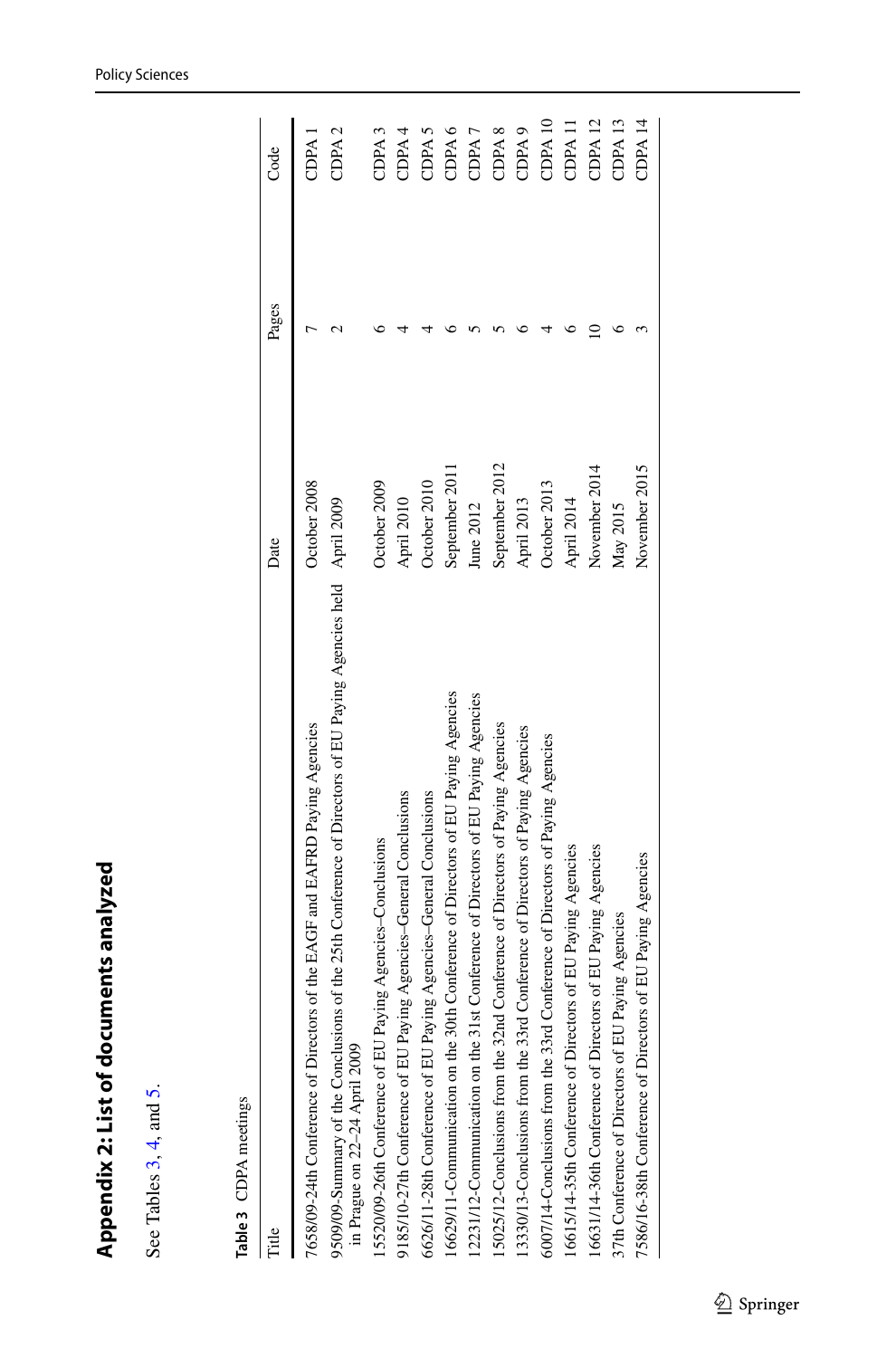<span id="page-21-0"></span>

| Date<br>Title                                                                                                                                            |                | Pages           | Code              |
|----------------------------------------------------------------------------------------------------------------------------------------------------------|----------------|-----------------|-------------------|
| Suggestions for a more simple, beneficiary-oriented, effective and efficient implementation of the Common Agricul-<br>tural Policy (CAP) 2013 and beyond | $7 - 3 - 2011$ | 4               | LN A1             |
| Appendix-List of Proposals                                                                                                                               | $7 - 3 - 2011$ | ≘               | LN A <sub>2</sub> |
| Learning Network-Some possible control issues in Council and EP compromise positions                                                                     | 25-3-2011      |                 | LN A3             |
| Non-Paper Learning Network on Simplification of the CAP                                                                                                  | 15-11-2011     |                 | LN A4             |
| Non-Paper eServices, eArchiving and eCo-operation                                                                                                        | 5-3-2012       | 91              | LNA5              |
| Non-Paper New Elements of the CAP and LPIS                                                                                                               | $5 - 3 - 2012$ | $\overline{24}$ | LNA6              |
| New Elements of the CAP and LPIS Reduction of on-the-spot Controls and Cross-Compliance                                                                  | $5 - 3 - 2012$ | 4               | LN A7             |
| Non-Paper Impact Greening of Farmers and Paying Agencies                                                                                                 | 25-5-2012      |                 | LN A8             |
| Rough selection of relevant EP amendments to the Learning Network of EU Paying Agencies                                                                  | 29-11-2012     | S               | LNA9              |
| Important New CAP Basic Act Texts from an Implementation and Farmers' Perspective on the Direct Payments/<br>RDP/Horizontal/Single CMO Basic Acts        | 19-4-2013      |                 | $LN$ A10          |
| Important New CAP Basic Act Text from an Implementation and Farmers' Perspective on the New CAP Basic Acts                                               | 22-4-2013      |                 | LN A11            |
| Letter to Mr. Mögele                                                                                                                                     | 21-11-2013     |                 | LN A12            |
| CAP Reform-Delegated Acts: Comments of the Learning Network                                                                                              | 22-11-2013     |                 | LNA13             |
| Non-Paper on Guidance of the Implementation of Greening                                                                                                  | 9-9-2014       |                 | LN A14            |
| Working Plan 2014-2017                                                                                                                                   | 22-9-2014      |                 | LNA15             |
| Non-Paper on Guidance of the Implementation of Greening                                                                                                  | 16-11-2014     | N               | <b>LN A16</b>     |
| Non-Paper Simplification of the New CAP                                                                                                                  | 2-2-2015       | N               | LN A17            |
| Letter to the Commission-German Delegation                                                                                                               | 29-1-2016      |                 | LN A18            |
| Minutes of the Workshop on the use of Sentinels Data by Paying Agencies                                                                                  | 18-1-2017      |                 | LN A19            |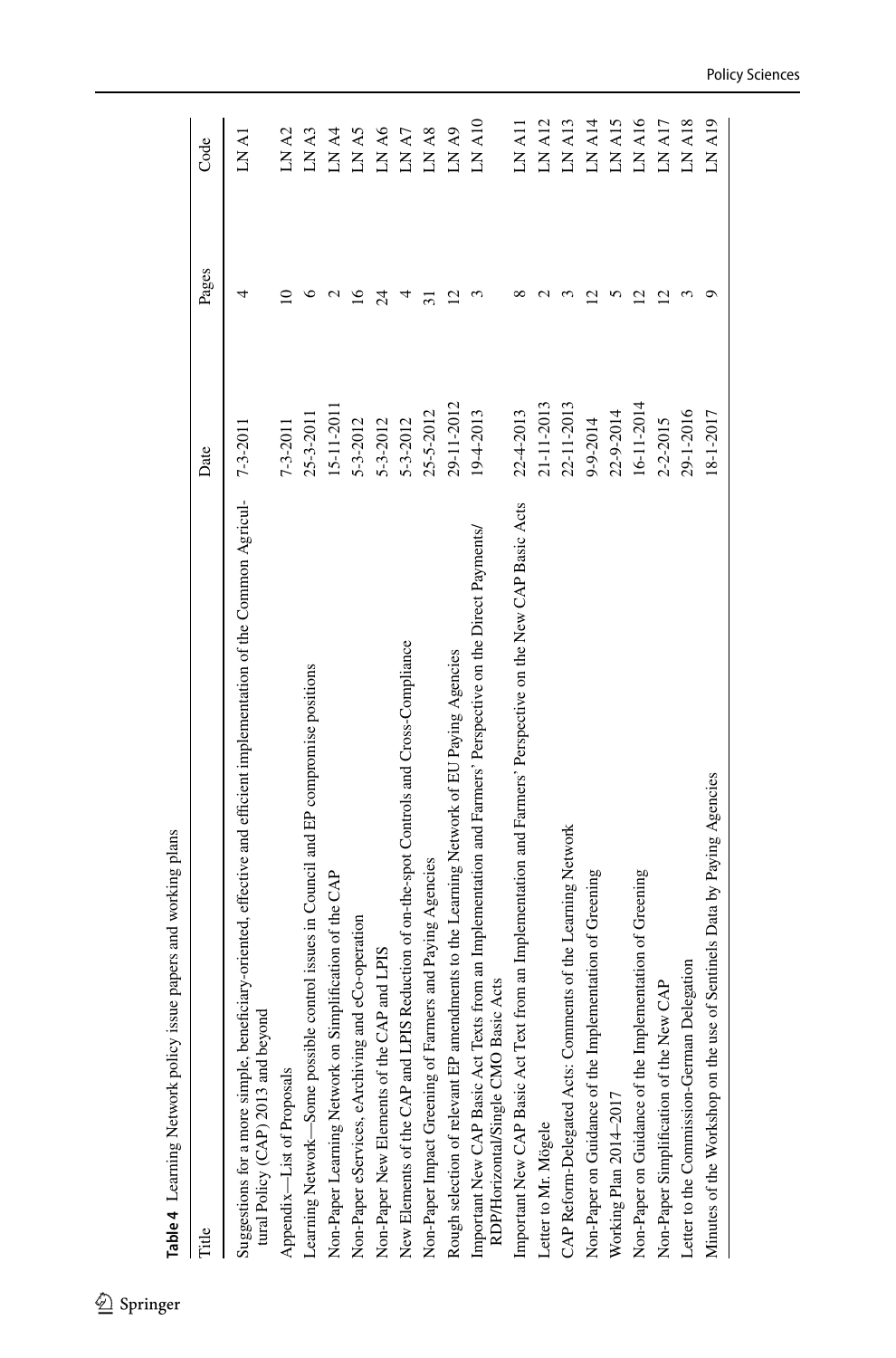<span id="page-22-0"></span>

| Table 5 Learning network minutes                                                                                                                  |                 |                      |                    |
|---------------------------------------------------------------------------------------------------------------------------------------------------|-----------------|----------------------|--------------------|
| Title                                                                                                                                             | Date            | Pages                | Code               |
| Minutes of Meeting June 24, 2011                                                                                                                  | 24-6-2011       | 3                    | LN B1              |
| Minutes of Meeting November 15, 201                                                                                                               | $15 - 11 - 201$ | S                    | LN <sub>B2</sub>   |
| Minutes from Meeting on February 6, 2012, between DG AGRI and the Learning Network of Directors of Paying Agencies<br>and Coordinating Bodies     | $6 - 2 - 2012$  | $\mathbf{\tilde{5}}$ | LN <sub>B3</sub>   |
| Draft Conclusions Learning Network Meeting April 20, 2012                                                                                         | 20-4-2012       |                      | LN B4              |
| Report on the workshop with farmers' representatives and the Learning Network of Directors of Paying Agencies and Coor-<br>dinating bodies        | 20-9-2012       | ١C                   | LN <sub>B5</sub>   |
| Minutes from Meeting on September 27, 2012, between DG AGRI and the Learning Network of Directors of Paying Agen-<br>cies and Coordinating Bodies | 27-9-2012       |                      | LN B6              |
| between DG AGRI-Learning Network of Directors of Paying Agencies and Coordi-<br>Summary Report on Informal Meeting<br>nating bodies               | 5-10-2012       |                      | LN B7              |
| Report on 25 October general LN meeting                                                                                                           | 25-10-2012      |                      | LN <sub>B</sub> 8  |
| Minutes from Meeting on February 15, 2013, between DG AGRI and the Learning Network of Directors of Paying Agencies<br>and Coordinating Bodies    | $15 - 2 - 2013$ |                      | LN <sub>B9</sub>   |
| Meeting Learning Network-DG AGRI, March 15, 2013                                                                                                  | $15 - 3 - 2013$ |                      | $LN$ $B10$         |
| Meeting DG AGRI-Learning Network on greening                                                                                                      | 21-3-2013       |                      | LN B11             |
| Minutes to the 3 July LN meeting at the German Permanent Representation in Brussels                                                               | 3-7-2013        |                      | LNB12              |
| Draft version<br>Minutes Learning Network Meeting-                                                                                                | 7-10-2013       |                      | LN B13             |
| Minutes Informal Learning Network Meeting-Draft version                                                                                           | 18-11-2013      |                      | LN B14             |
| Minutes Learning Network Meeting                                                                                                                  | 10-2-2014       |                      | LN B15             |
| Minutes of Meeting May 28, 2014                                                                                                                   | $28 - 5 - 2014$ |                      | LNB16              |
| Minutes Learning Network Meeting, Irish Permanent Representation                                                                                  | $28 - 5 - 2014$ |                      | LN B17             |
| Draft Summary report-Meeting on July 10, 2014, between DG AGRI and the Learning Network Steering Group                                            | $10 - 7 - 2014$ |                      | LN B18             |
| Draft Minutes Learning Network meeting                                                                                                            | 19-1-2015       |                      | LN B <sub>19</sub> |
| Summary meeting Steering Group-DG AGRI                                                                                                            | 20-4-2015       |                      | LN B20             |
| Learning Network Meeting September 10, 2015, Madrid                                                                                               | 10-9-2015       |                      | LN B21             |
| Conclusions Learning Network Meeting, Sweden July 4, 2016                                                                                         | 4-7-2016        |                      | LN B22             |
| Conclusions Learning Network Meeting, Brussels October 4, 2016                                                                                    | 4-10-2016       |                      | LNB23              |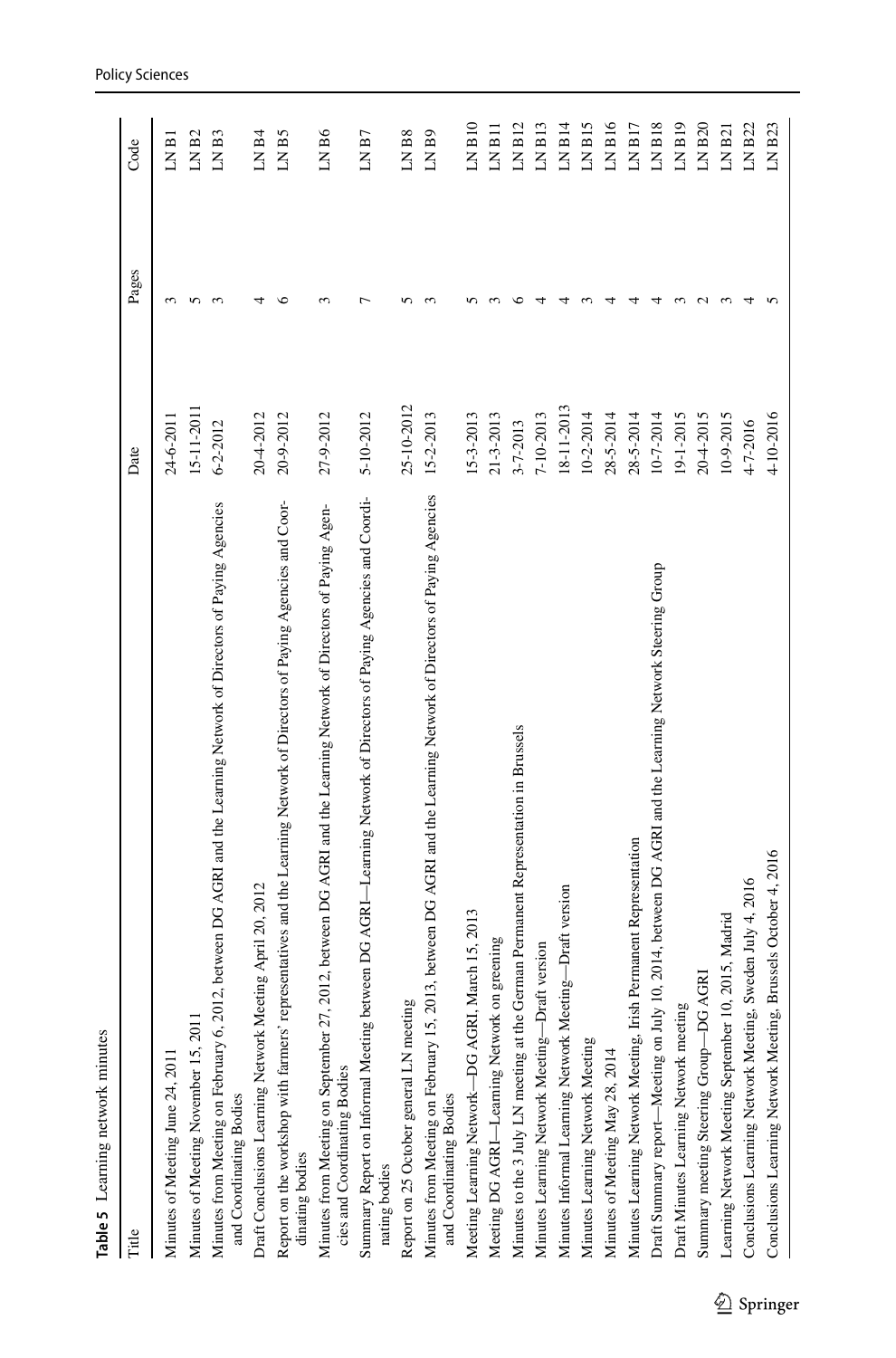**Funding** The authors did not receive support from any organization for the submitted work, outside their universities.

**Data availability** Not all data generated during and/or analyzed during the current study are not publicly available due to confdentiality, but are available from the corresponding author on reasonable request.

# **Declarations**

**Confict of interest** The authors have no relevant fnancial or non-fnancial interests to disclose.

**Open Access** This article is licensed under a Creative Commons Attribution 4.0 International License, which permits use, sharing, adaptation, distribution and reproduction in any medium or format, as long as you give appropriate credit to the original author(s) and the source, provide a link to the Creative Commons licence, and indicate if changes were made. The images or other third party material in this article are included in the article's Creative Commons licence, unless indicated otherwise in a credit line to the material. If material is not included in the article's Creative Commons licence and your intended use is not permitted by statutory regulation or exceeds the permitted use, you will need to obtain permission directly from the copyright holder. To view a copy of this licence, visit [http://creativecommons.org/licenses/by/4.0/.](http://creativecommons.org/licenses/by/4.0/)

# **References**

- <span id="page-23-10"></span>Baumgartner, F. R., & Jones, B. D. (2005). *The politics of attention: How government prioritizes problems*. University of Chicago Press.
- <span id="page-23-5"></span>Béland, D. (2009). Ideas, institutions, and policy change. *Journal of European Public Policy, 16*(5), 701–718.
- <span id="page-23-4"></span>Béland, D., Rocco, P., & Waddan, A. (2019). Policy feedback and the politics of the afordable care act. *Policy Studies Journal, 47*(2), 395–422.
- <span id="page-23-2"></span>Béland, D., & Schlager, E. (2019). Varieties of policy feedback research: Looking backward moving forward. *Policy Studies Journal, 47*(2), 184–205.
- <span id="page-23-9"></span>Beyers, J., Donas, T., & Fraussen, B. (2015). No place like home? Explaining venue selection of regional offices in Brussels. *Journal of European Public Policy*, 22(5), 589–608.
- <span id="page-23-0"></span>Bulmer, S. (2009). Politics in time meets the politics of time: Historical institutionalism and the EU timescape. *Journal of European Public Policy, 16*(2), 307–324.
- <span id="page-23-13"></span>Christiansen, T., & Dobbels, M. (2012). Comitology and delegated acts after Lisbon: How the European Parliament lost the implementation game. *European Integration Online Papers, 16*(13), 1–23.
- <span id="page-23-12"></span>Craft, J., & Howlett, M. (2012). Policy formulation, governance shifts and policy infuence: Location and content in policy advisory systems. *Journal of Public Policy, 32*(2), 79–98.
- <span id="page-23-17"></span>Copernicus. (2017). *How Copernicus is paving the way for the future of the CAP and Farming 2.0.* Retrieved from: [https://www.copernicus.eu/en/how-copernicus-paving-way-future-cap-and-farming-20.](https://www.copernicus.eu/en/how-copernicus-paving-way-future-cap-and-farming-20)
- <span id="page-23-16"></span>Council of the EU. (2017). *Simpler Rules for EU Funds*. Retrieved from: [https://www.consilium.europa.eu/](https://www.consilium.europa.eu/en/press/press-releases/2017/06/28/omnibus-simpler-rules-for-eu-funds-users/) [en/press/press-releases/2017/06/28/omnibus-simpler-rules-for-eu-funds-users/](https://www.consilium.europa.eu/en/press/press-releases/2017/06/28/omnibus-simpler-rules-for-eu-funds-users/).
- <span id="page-23-3"></span>Dagan, D., & Teles, S. M. (2015). The social construction of policy feedback: Incarceration, conservatism, and ideological change. *Studies in American Political Development, 29*(2), 127–153.
- <span id="page-23-15"></span>D'Andrea, M. R. P., & Lironcurti, S. R. (2017). Is the question of the 'active farmer' a false problem? *Bio-Based and Applied Economics, 6*(3), 295–313.
- <span id="page-23-7"></span>Daugbjerg, C. (2003). Policy Feedback and paradigm shift in EU agricultural policy: The efects of the MacSherry reform on future reform. *Journal of European Public Policy, 16*(3), 395–411.
- <span id="page-23-8"></span>Daugbjerg, C. (2009). Sequencing in public policy: The evolution of the CAP over a decade. *Journal of European Public Policy, 10*(3), 421–437.
- <span id="page-23-1"></span>Daugbjerg, C., & Kay, A. (2020). Policy feedback and pathways: When change leads to endurance and continuity to change. *Policy Sciences, 53*, 253–268.
- <span id="page-23-11"></span>Dunlop, C. (2014). The possible experts: How Epistemic communities negotiate barriers to knowledge use in ecosystems services policy. *Environment and Planning c: Politics and Space, 32*(2), 208–228.
- <span id="page-23-6"></span>Elmore, R. F. (1979). Backward mapping: Implementation research and policy decisions. *Political Science Quarterl, 94*(4), 601–616.
- <span id="page-23-14"></span>European Commission. (2015). *Guidance Document on Control and Penalty rules in Rural Development*. Ver. September 2015.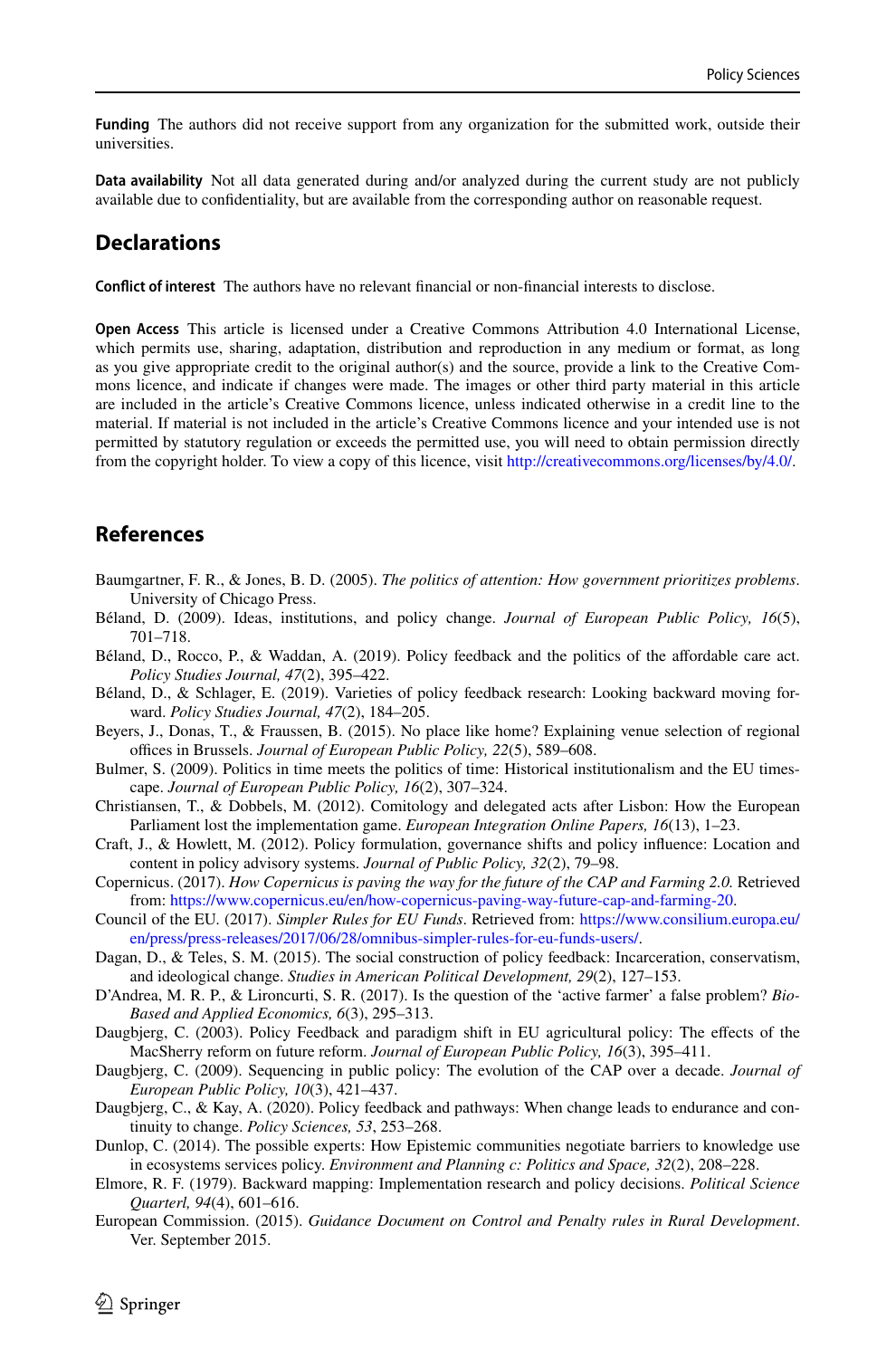- <span id="page-24-27"></span>Evans, O. (2017). Space technology to simplify the CAP – Phil Hogan. *Farmersjournal.ie*, May 17, 2017. [https://www.farmersjournal.ie/space-technology-to-simplify-the-cap-hogan-277754.](https://www.farmersjournal.ie/space-technology-to-simplify-the-cap-hogan-277754)
- <span id="page-24-7"></span>Garzon, I. (2006). *Reforming the CAP. History of a paradigm change*. Palgrave Macmillan.
- <span id="page-24-23"></span>Gerring, J. (2007). The case study: What it is and what it does. In C. Boix & S. C. Stokes (Eds.), *The Oxford handbook of comparative politics* (pp. 90–122). Oxford University Press.
- <span id="page-24-4"></span>Hall, P. A. (1993). Policy paradigms, social learning, and the state: The case of economic policymaking in Britain. *Comparative Politics, 25*(3), 275–296.
- <span id="page-24-16"></span>Hartlapp, M., Metz, J. & Rauh, C. (2010). How external interests enter the European Commission: the European Commission: Mechanisms at play in legislative position formation position formation. *WZB Discussion Paper SP* IV-501, 1–37.
- <span id="page-24-17"></span>Hay, C., & Wincott, D. (1998). Structure, agency and historical institutionalism. *Political Studies, 46*(5), 951–957.
- <span id="page-24-3"></span>Haverland, M., & Lieferink, D. (2012). Member state interest articulation in the commission phase. Institutional pre-conditions for infuencing 'Brussels.' *Journal of European Public Policy, 19*(2), 179–97.
- <span id="page-24-24"></span>Hogan, P. (2014). *Simplifcation as a top priority in 2015*. European Commission Speech, Brussels, December 3 2014.
- <span id="page-24-28"></span>Hogan, P. (2016). *Simplifcation and Better Regulation*. Speech at EU budget focused on results conference, Brussels
- <span id="page-24-19"></span>Hoppe, R. (2005). Rethinking the science-policy nexus: From knowledge utilization and science technology studies to types of boundary arrangements. *Poiesis and Praxis, 3*, 199–215.
- <span id="page-24-8"></span>Kay, A. (2003). Path dependency and the CAP. *JCMS: Journal of Common Market Studies, 10*(3), 405–420.
- <span id="page-24-15"></span>Klüver, H. (2013). Lobbying as a collective enterprise: Winners and losers of policy formulation in the European Union. *Journal of European Public Policy, 20*(1), 59–76.
- <span id="page-24-9"></span>Kuhmonen, T. (2018). The evolution of problems underlying the EU agricultural policy regime. *Sociologia Ruralis, 58*(4), 846–866.
- <span id="page-24-14"></span>Lindblom, C. E. (1979). Still muddling, not yet through. *Public Administration Review, 39*(6), 517–526.
- <span id="page-24-21"></span>Linder, S. H., & Peters, B. G. (1989). Implementation as a guide to policy formulation: A question of "when" rather than "whether." *International Review of Administrative Sciences, 55*(4), 631–652.
- <span id="page-24-12"></span>Metz, J. (2015). *The European Commission, Expert Groups, and the Policy Process. Demystifying Technocratic Governance.* Houndmills: Palgrave Macmillan.
- <span id="page-24-1"></span>Moore, B., & Jordan, A. (2020). Disaggregating the dependent variable in policy feedback research: An analysis of the EU Emissions Trading System. *Policy Sciences, 53*, 291–307.
- <span id="page-24-2"></span>Moynihan, D. P., & Soss, J. (2014). Policy feedback and the politics of administration. *Public Administration Review, 74*(3), 320–332.
- <span id="page-24-18"></span>Panke, D. (2012). Lobbying institutional key players: How states seek to infuence the European Commission, the Council Presidency and the European Parliament. *JCMS: Journal of Common Market Studies, 50*(1), 129–50.
- <span id="page-24-11"></span>Peterson, J. (1995). Decision-making in the European Union: Towards a framework for analysis. *Journal of European Public Policy, 2*(1), 69–93.
- <span id="page-24-13"></span>Pierson, P. (1993). When efect becomes cause: Policy feedback and political change. *World Politics, 45*(4), 595–628.
- <span id="page-24-6"></span>Polman, D. (2018). Learning from practical experience: Implementation epistemic communities in the European Union. In C.A. Dunlop, C.M. Radaelli, & P. Trein (Eds.), *Learning in public policy: Analysis, modes and outcomes* (pp. 123–144). Cham: Palgrave Macmillan.
- <span id="page-24-10"></span>Polman, D. (2020). Participation of implementing agencies in European administrative networks. *JCMS: Journal of Common Market Studies, 58(*4), 818–835.
- <span id="page-24-20"></span>Princen, S. (2011). Agenda-setting strategies in EU policy processes. *Journal of European Public Policy, 18*(7), 927–943.
- <span id="page-24-25"></span>Rutz, C., Dwyer, J., & Schramek, J. (2014). More new wine in the same old bottles? The evolving nature of the CAP reform debate in Europe, and prospects for the future. *Sociologia Ruralis, 54*(3), 266–284.
- <span id="page-24-5"></span>Sager, F., Bürki, M., & Luginbühl, J. (2014). Can a policy program infuence policy change? The case of the Swiss EnergieSchweiz Program. *Energy Policy, 74*, 352–365.
- <span id="page-24-22"></span>Scharpf, F. W. (1997). Introduction: The problem-solving capacity of multi-level governance. *Journal of European Public Policy, 4*(4), 520–538.
- <span id="page-24-0"></span>Skogstad, G. (2017). Policy feedback and self-reinforcing and self-undermining processes in EU biofuels policy. *Journal of European Public Policy, 24*(1), 21–41.
- <span id="page-24-26"></span>Swinnen, J. (2015). Introduction and key conclusions. In J. Swinnen (Ed.), *The political economy of the 2014–2020 common agricultural policy* (pp. 1–30). Rowman and Littlefeld.